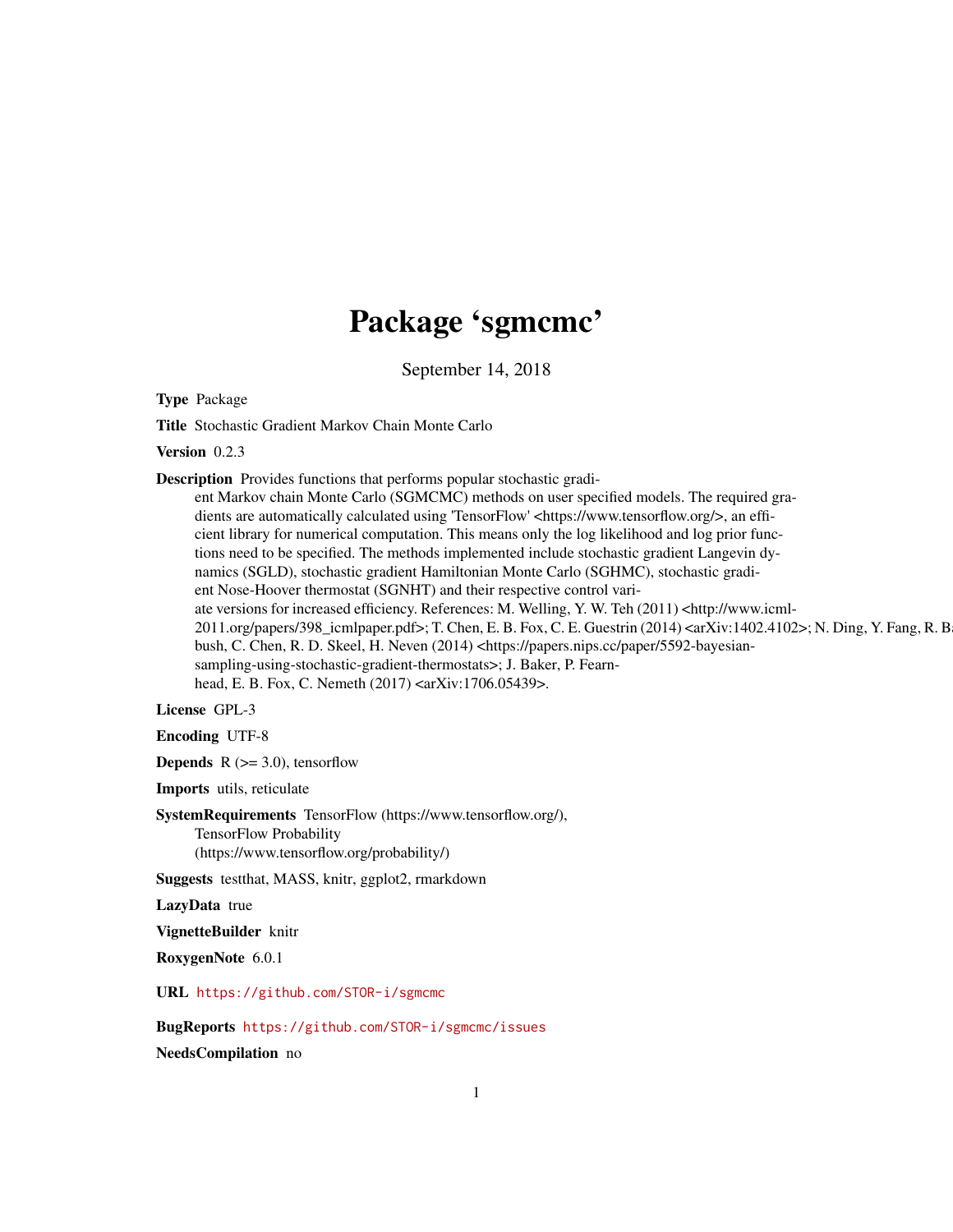<span id="page-1-0"></span>2 getDataset

Author Jack Baker [aut, cre, cph], Christopher Nemeth [aut, cph], Paul Fearnhead [aut, cph], Emily B. Fox [aut, cph], STOR-i [cph]

Maintainer Jack Baker <j.baker1@lancaster.ac.uk>

Repository CRAN

Date/Publication 2018-09-14 15:10:03 UTC

# R topics documented:

|       |                                                                                                                           | $\overline{2}$ |
|-------|---------------------------------------------------------------------------------------------------------------------------|----------------|
|       |                                                                                                                           | $\overline{4}$ |
|       |                                                                                                                           | 5              |
|       |                                                                                                                           | 6              |
|       |                                                                                                                           | 6              |
|       |                                                                                                                           | $\tau$         |
|       |                                                                                                                           | -9             |
|       |                                                                                                                           | -12            |
|       |                                                                                                                           | -14            |
|       |                                                                                                                           | -15            |
|       |                                                                                                                           | -17            |
|       |                                                                                                                           |                |
|       |                                                                                                                           | -21            |
|       |                                                                                                                           |                |
|       |                                                                                                                           |                |
|       |                                                                                                                           | 24             |
|       |                                                                                                                           |                |
|       | $sgnht Setup \dots \dots \dots \dots \dots \dots \dots \dots \dots \dots \dots \dots \dots \dots \dots \dots \dots \dots$ | 28             |
| Index |                                                                                                                           | 31             |

getDataset *Load example datasets*

# Description

Download and load one of the example datasets for the package: covertype or mnist. These datasets are required for the vignettes in the package. The code generating these datasets is available at <https://github.com/jbaker92/sgmcmc-data>.

# Usage

getDataset(dataset)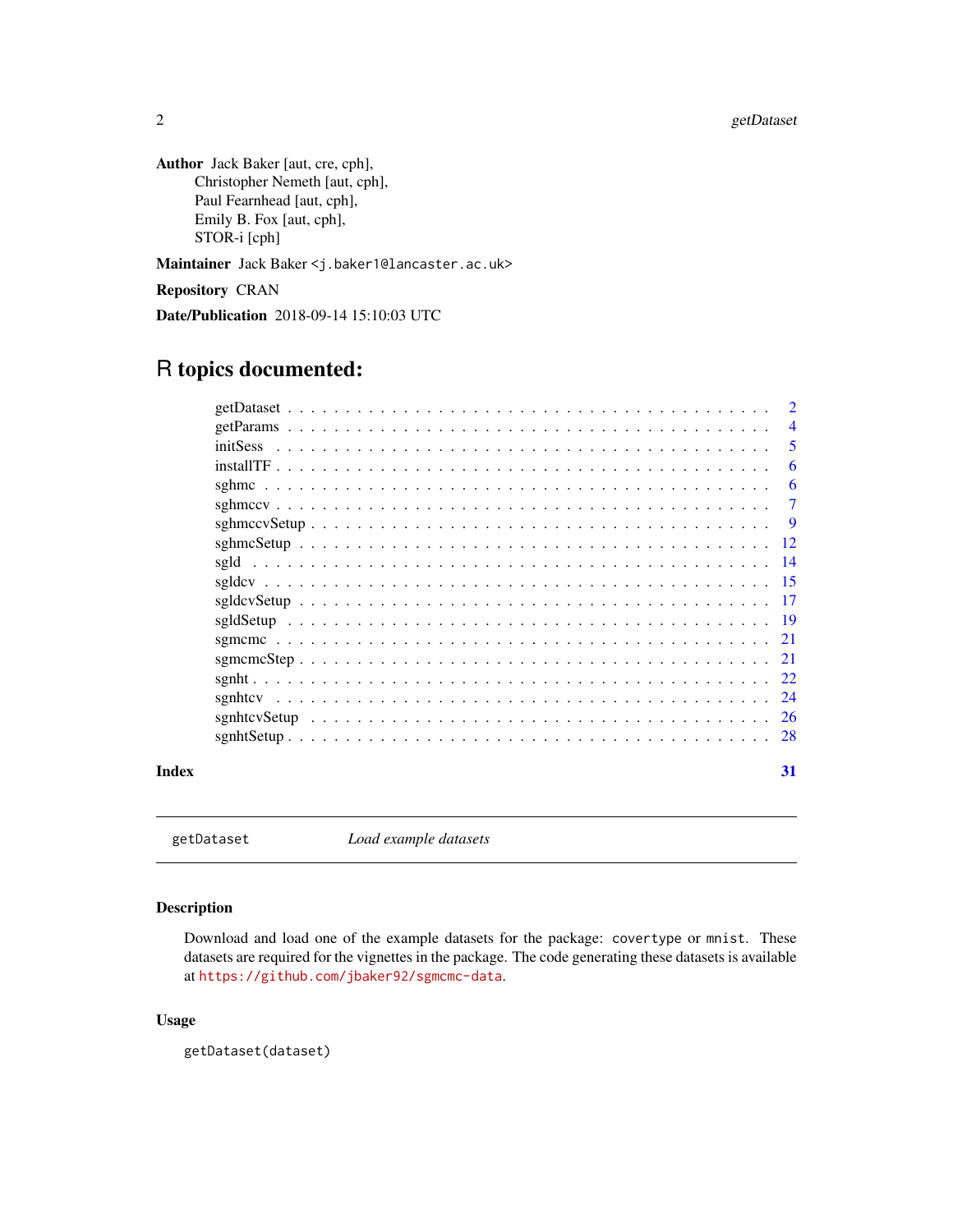#### getDataset 3

#### Arguments

dataset string which determines the dataset to load: either "covertype" or "mnist".

# Value

Returns the desired dataset. The next two sections give more details about each dataset.

# covertype

The samples in this dataset correspond to 30×30m patches of forest in the US, collected for the task of predicting each patch's cover type, i.e. the dominant species of tree. We use the LIBSVM dataset, which transforms the data to a binary problem rather than multiclass.

format: A matrix with 581012 rows and 55 variables. The first column is the classification labels, the other columns are the 54 explanatory variables.

source: <https://www.csie.ntu.edu.tw/~cjlin/libsvmtools/datasets/binary.html>

#### mnist

The MNIST dataset is a dataset of handwritten digits from 0-9. Each image is 28x28 pixels. We can interpret this as a large matrix of numbers, representing the value at each pixel. These 28x28 matrices are then flattened to be vectors of length 784. For each image, there is an associated label, which determines which digit the image is of. This image is encoded as a vector of length 10, where element i is 1 if the digit is i-1 and 0 otherwise. The dataset is split into two parts: 55,000 data points of training data and 10,000 points of test data.

format: A list with two elements train and test.

- The training set mnist\$train is a list with two entries: images and labels, located at mnist\$train\$images, mnist\$train\$labels respectively.
- The dataset mnist\$train\$images is a matrix of size 55000x784, the labels mnist\$train\$labels is a matrix of size 55000x10.
- The test set mnist\$test is a list with two entries: images and labels, located at mnist\$test\$images, mnist\$test\$labels respectively.
- The dataset mnist\$test\$images is a matrix of size 10000x784, the labels mnist\$test\$labels is a matrix of size 10000x10.

source: <http://yann.lecun.com/exdb/mnist/>

#### Examples

```
## Not run:
# Download the covertype dataset
covertype = get_dataset("covertype")
# Download the mnist dataset
mnist = get_dataset("mnist")
```
## End(Not run)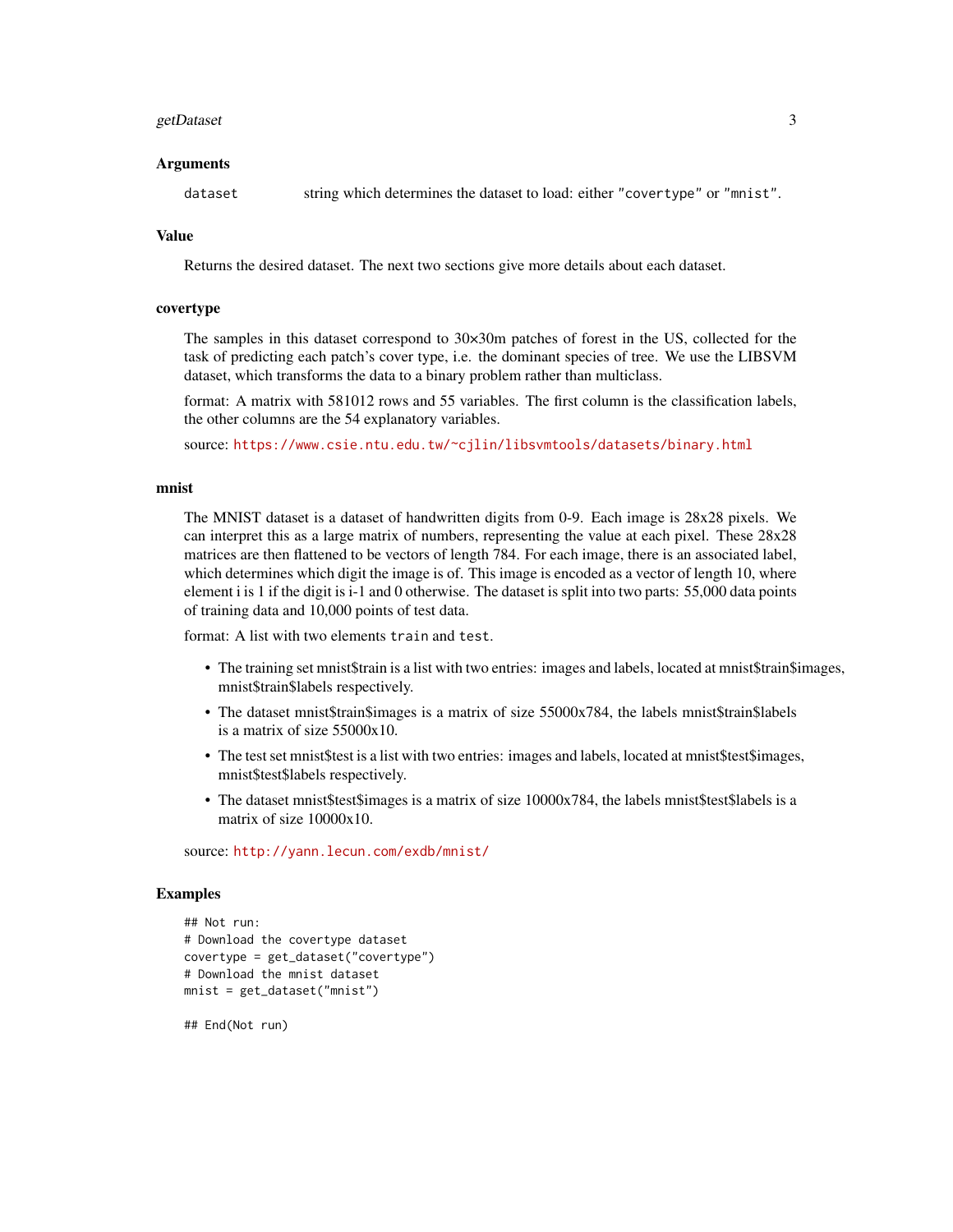<span id="page-3-0"></span>

Return the current parameter values as a list of R arrays (converted from TensorFlow tensors).

#### Usage

```
getParams(sgmcmc, sess)
```
# Arguments

| sgmcmc | a stochastic gradient MCMC object returned by *Setup such as sgldSetup,<br>sgldcySetupetc. |
|--------|--------------------------------------------------------------------------------------------|
| sess   | a TensorFlow session created using initSess                                                |

# Value

Returns a list with the same names as params, with R arrays of the current parameter values

```
## Not run:
# Simulate from a Normal Distribution, unknown location and known scale with uninformative prior
# Run sgmcmc step by step and calculate estimate of location on the fly to reduce storage
dataset = list("x" = rnorm(1000))params = list("theta" = 0)logLik = function(params, dataset) {
    distn = tf$distributions$Normal(params$theta, 1)
    return(tf$reduce_sum(distn$log_prob(dataset$x)))
}
stepsize = list("theta" = 1e-4)sgld = sgldSetup(logLik, dataset, params, stepsize)
nIters = 10^44L# Initialize location estimate
locEstimate = 0# Initialise TensorFlow session
sess = initSess(sgld)
for ( i in 1:nIters ) {
    sgmcmcStep(sgld, sess)
    locEstimate = locEstimate + 1 / nIters * getParams(sgld, sess)$theta
}
# For more examples see vignettes
## End(Not run)
```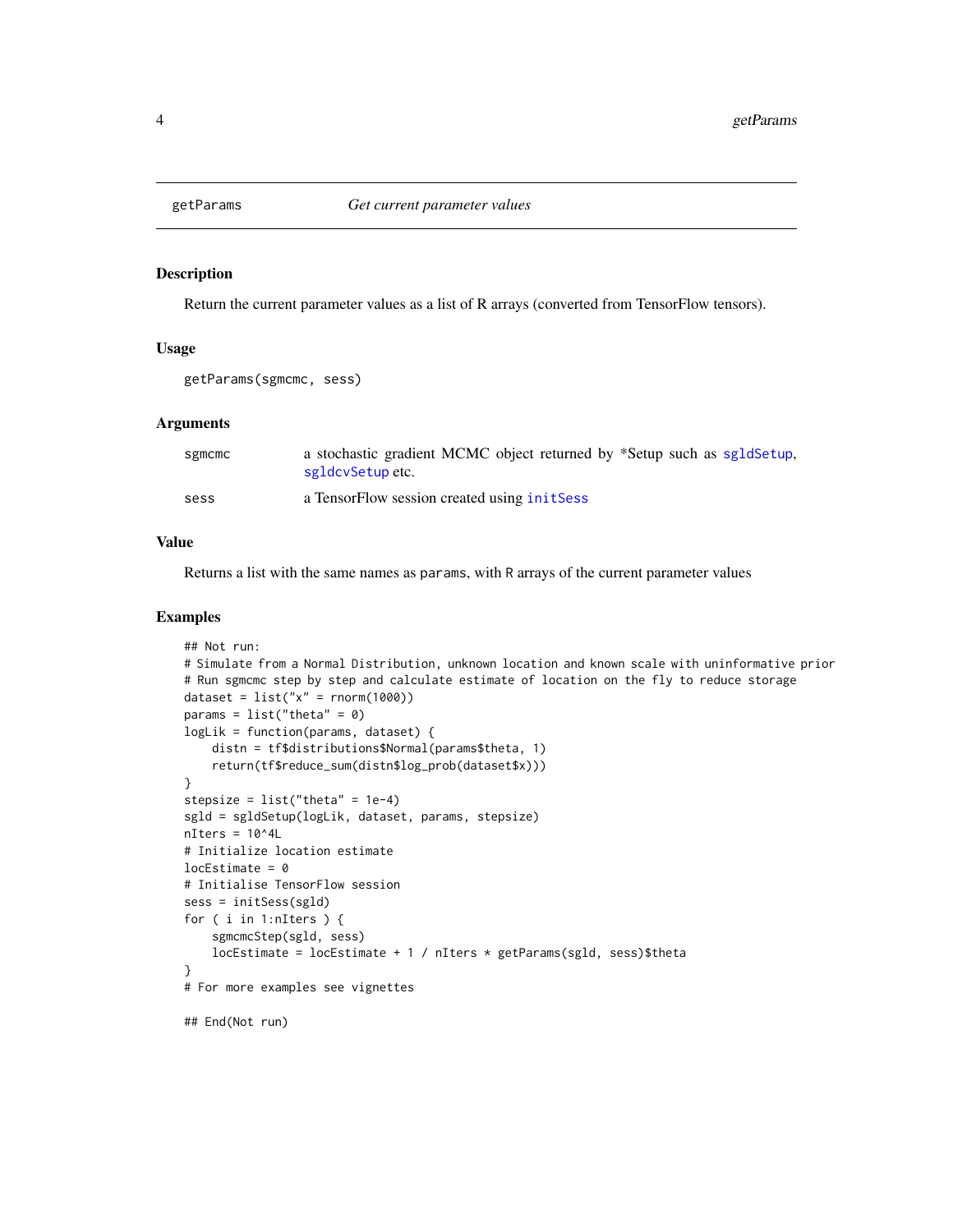<span id="page-4-1"></span><span id="page-4-0"></span>

Initialise the TensorFlow session and the sgmcmc algorithm. For algorithms with control variates this will find the MAP estimates of the log posterior and calculate the full log posterior gradient at this point. For algorithms without control variates this will simply initialise a TensorFlow session.

#### Usage

initSess(sgmcmc, verbose = TRUE)

# Arguments

| sgmcmc  | an sgmcmc object created using *Setup e.g. sgldSetup, sgldcvSetup     |
|---------|-----------------------------------------------------------------------|
| verbose | optional. Default TRUE. Boolean specifying whether to print progress. |

#### Value

sess a TensorFlow session, see the [TensorFlow for R website](https://tensorflow.rstudio.com/) for more details.

```
## Not run:
# Simulate from a Normal Distribution, unknown location and known scale with uninformative prior
# Run sgmcmc step by step and calculate estimate of location on the fly to reduce storage
dataset = list("x" = rnorm(1000))params = list("theta" = 0)logLik = function(params, dataset) {
    distn = tf$distributions$Normal(params$theta, 1)
    return(tf$reduce_sum(distn$log_prob(dataset$x)))
}
stepsize = list("theta" = 1e-4)sgld = sgldSetup(logLik, dataset, params, stepsize)
nIters = 10^44L# Initialize location estimate
locEstimate = 0# Initialise TensorFlow session
sess = initSess(sgld)
for ( i in 1:nIters ) {
    sgmcmcStep(sgld, sess)
   locEstimate = locEstimate + 1 / nIters * getParams(sgld, sess)$theta
}
# For more examples see vignettes
## End(Not run)
```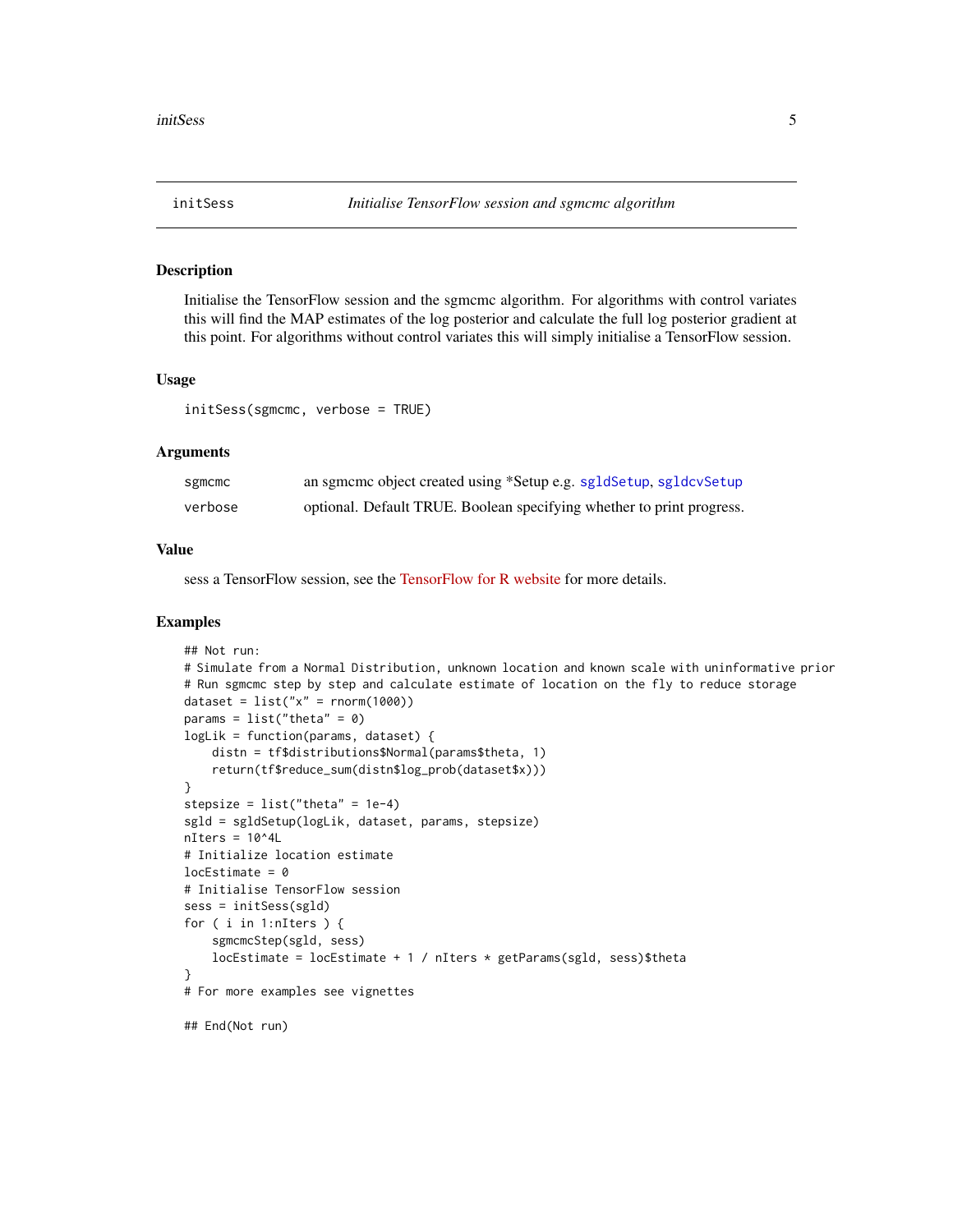<span id="page-5-0"></span>

Install the python packages required by sgmcmc, including TensorFlow and TensorFlow probability. Uses the tensorflow::install\_tensorflow function.

# Usage

installTF()

sghmc *Stochastic Gradient Hamiltonian Monte Carlo*

#### Description

Simulates from the posterior defined by the functions logLik and logPrior using stochastic gradient Hamiltonian Monte Carlo. The function uses TensorFlow, so needs TensorFlow for python installed. Currently we use the approximation  $\hat{\beta} = 0$ , as used in the simulations by the original reference. This will be changed in future implementations.

#### Usage

```
sghmc(logLik, dataset, params, stepsize, logPrior = NULL,
 minibatchSize = 0.01, alpha = 0.01, L = 5L, nIters = 10^44L,
 verbose = TRUE, seed = NULL)
```

| logLik   | function which takes parameters and dataset (list of TensorFlow variables and<br>placeholders respectively) as input. It should return a TensorFlow expression<br>which defines the log likelihood of the model.                      |
|----------|---------------------------------------------------------------------------------------------------------------------------------------------------------------------------------------------------------------------------------------|
| dataset  | list of numeric R arrays which defines the datasets for the problem. The names<br>in the list should correspond to those referred to in the logLik and logPrior func-<br>tions                                                        |
| params   | list of numeric R arrays which define the starting point of each parameter. The<br>names in the list should correspond to those referred to in the logLik and logPrior<br>functions                                                   |
| stepsize | list of numeric values corresponding to the SGLD stepsizes for each parameter<br>The names in the list should correspond to those in params. Alternatively specify<br>a single numeric value to use that stepsize for all parameters. |
| logPrior | optional. Default uninformative improper prior. Function which takes parame-<br>ters (list of TensorFlow variables) as input. The function should return a Tensor-<br>Flow tensor which defines the log prior of the model.           |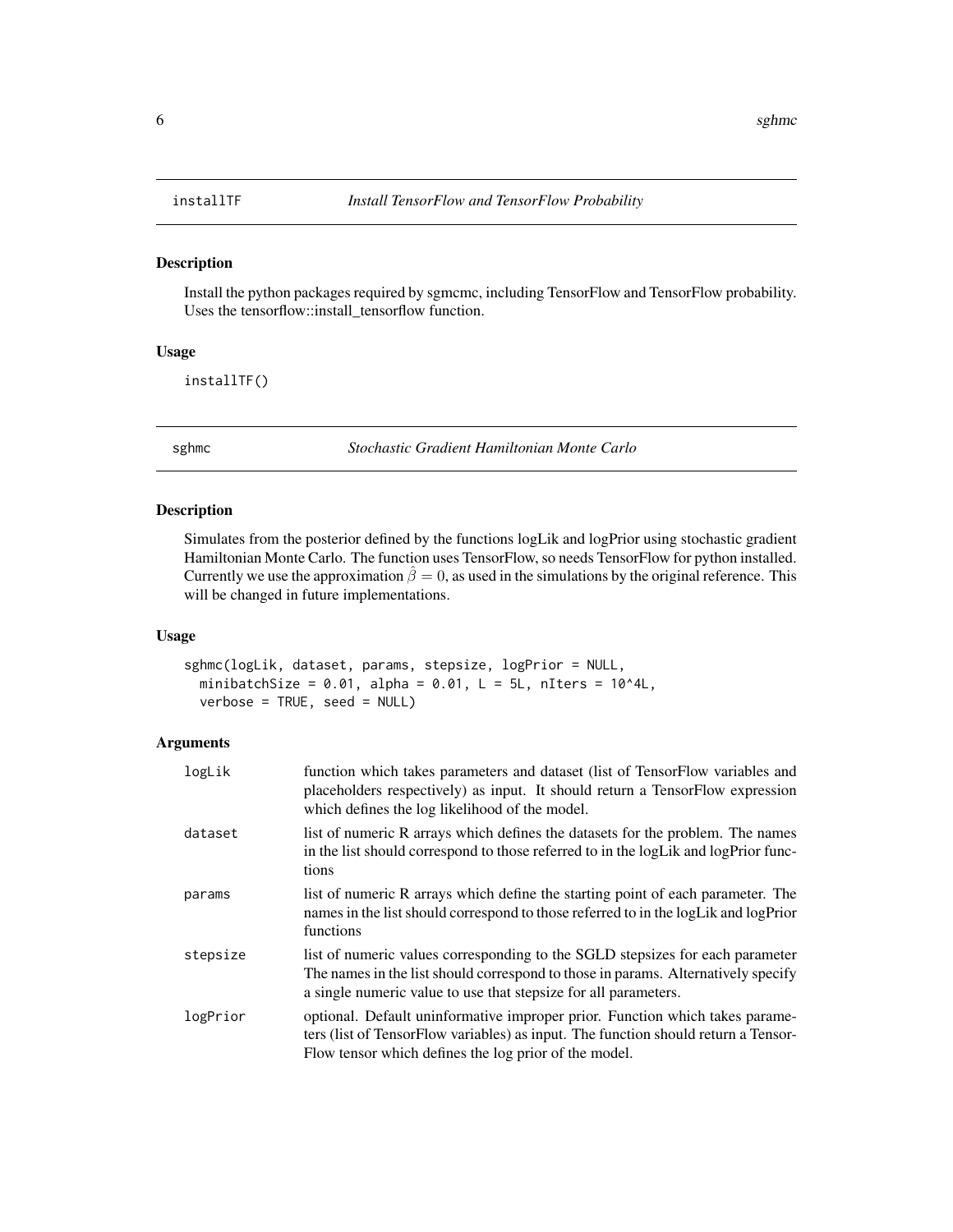#### <span id="page-6-0"></span>sghmccv 7

| minibatchSize | optional. Default 0.01. Numeric or integer value that specifies amount of dataset<br>to use at each iteration either as proportion of dataset size (if between 0 and 1)<br>or actual magnitude (if an integer).                                                                                                                        |
|---------------|----------------------------------------------------------------------------------------------------------------------------------------------------------------------------------------------------------------------------------------------------------------------------------------------------------------------------------------|
| alpha         | optional. Default 0.01. List of numeric values corresponding to the SGHMC<br>momentum tuning constants ( $\alpha$ in the original paper). One value should be given<br>for each parameter in params, the names should correspond to those in params.<br>Alternatively specify a single float to specify that value for all parameters. |
| $\mathbf{I}$  | optional. Default 5L. Integer specifying the trajectory parameter of the simula-<br>tion, as defined in the main reference.                                                                                                                                                                                                            |
| nIters        | optional. Default 10^4L. Integer specifying number of iterations to perform.                                                                                                                                                                                                                                                           |
| verbose       | optional. Default TRUE. Boolean specifying whether to print algorithm progress                                                                                                                                                                                                                                                         |
| seed          | optional. Default NULL. Numeric seed for random number generation. The<br>default does not declare a seed for the TensorFlow session.                                                                                                                                                                                                  |

# Value

Returns list of arrays for each parameter containing the MCMC chain. Dimension of the form (nIters,paramDim1,paramDim2,...)

# References

• [Chen, T., Fox, E. B., and Guestrin, C. \(2014\). Stochastic gradient Hamiltonian Monte Carlo.](https://arxiv.org/pdf/1402.4102v2.pdf) [In ICML \(pp. 1683-1691\).](https://arxiv.org/pdf/1402.4102v2.pdf)

#### Examples

```
## Not run:
# Simulate from a Normal Distribution with uninformative, improper prior
dataset = list("x" = rnorm(1000))params = list("theta" = 0)logLik = function(params, dataset) {
   distn = tf$distributions$Normal(params$theta, 1)
    return(tf$reduce_sum(distn$log_prob(dataset$x)))
}
stepsize = list("theta" = 1e-5)
output = sghmc(logLik, dataset, params, stepsize)
# For more examples see vignettes
## End(Not run)
```
sghmccv *Stochastic Gradient Hamiltonian Monte Carlo with Control Variates*

#### Description

Simulates from the posterior defined by the functions logLik and logPrior using stochastic gradient Hamiltonian Monte Carlo with an improved gradient estimate that is calculated using control variates. Currently we use the approximation  $\hat{\beta} = 0$ , as used in the simulations by the original reference. This will be changed in future implementations.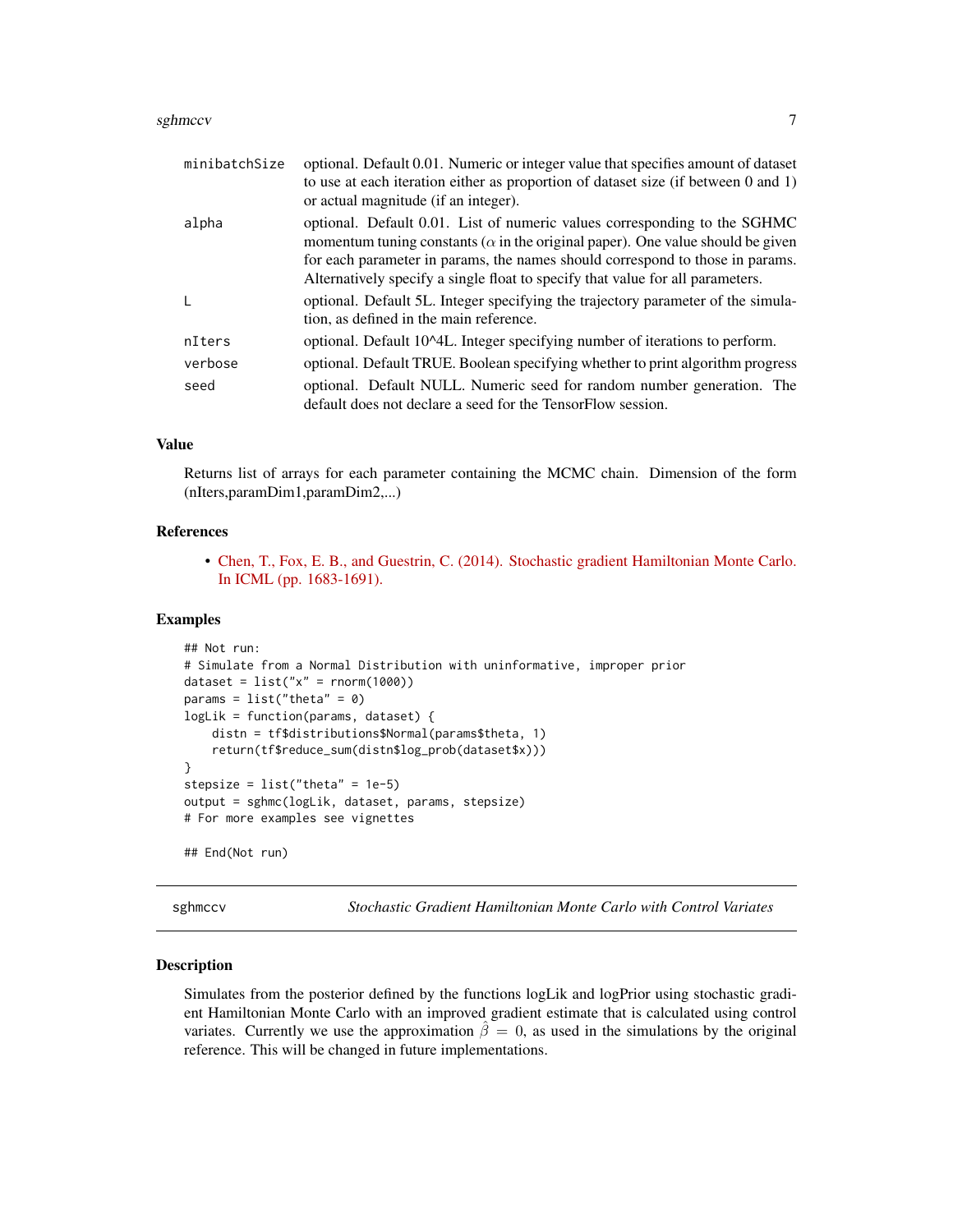# Usage

```
sghmccv(logLik, dataset, params, stepsize, optStepsize, logPrior = NULL,
 minibatchSize = 0.01, alpha = 0.01, L = 5L, nIters = 10^44L,
 nItersOpt = 10^4L, verbose = TRUE, seed = NULL)
```
# Arguments

| logLik        | function which takes parameters and dataset (list of TensorFlow variables and<br>placeholders respectively) as input. It should return a TensorFlow expression<br>which defines the log likelihood of the model.                                                                                                                       |
|---------------|----------------------------------------------------------------------------------------------------------------------------------------------------------------------------------------------------------------------------------------------------------------------------------------------------------------------------------------|
| dataset       | list of numeric R arrays which defines the datasets for the problem. The names<br>in the list should correspond to those referred to in the logLik and logPrior func-<br>tions                                                                                                                                                         |
| params        | list of numeric R arrays which define the starting point of each parameter. The<br>names in the list should correspond to those referred to in the logLik and logPrior<br>functions                                                                                                                                                    |
| stepsize      | list of numeric values corresponding to the SGLD stepsizes for each parameter<br>The names in the list should correspond to those in params. Alternatively specify<br>a single numeric value to use that stepsize for all parameters.                                                                                                  |
| optStepsize   | numeric value specifying the stepsize for the optimization to find MAP estimates<br>of parameters. The TensorFlow GradientDescentOptimizer is used.                                                                                                                                                                                    |
| logPrior      | optional. Default uninformative improper prior. Function which takes parame-<br>ters (list of TensorFlow variables) as input. The function should return a Tensor-<br>Flow tensor which defines the log prior of the model.                                                                                                            |
| minibatchSize | optional. Default 0.01. Numeric or integer value that specifies amount of dataset<br>to use at each iteration either as proportion of dataset size (if between 0 and 1)<br>or actual magnitude (if an integer).                                                                                                                        |
| alpha         | optional. Default 0.01. List of numeric values corresponding to the SGHMC<br>momentum tuning constants ( $\alpha$ in the original paper). One value should be given<br>for each parameter in params, the names should correspond to those in params.<br>Alternatively specify a single float to specify that value for all parameters. |
| L             | optional. Default 5L. Integer specifying the trajectory parameter of the simula-<br>tion, as defined in the main reference.                                                                                                                                                                                                            |
| nIters        | optional. Default 10^4L. Integer specifying number of iterations to perform.                                                                                                                                                                                                                                                           |
| nIters0pt     | optional. Default 10^4L. Integer specifying number of iterations of initial opti-<br>mization to perform.                                                                                                                                                                                                                              |
| verbose       | optional. Default TRUE. Boolean specifying whether to print algorithm progress                                                                                                                                                                                                                                                         |
| seed          | optional. Default NULL. Numeric seed for random number generation. The<br>default does not declare a seed for the TensorFlow session.                                                                                                                                                                                                  |

# Value

Returns list of arrays for each parameter containing the MCMC chain. Dimension of the form (nIters,paramDim1,paramDim2,...)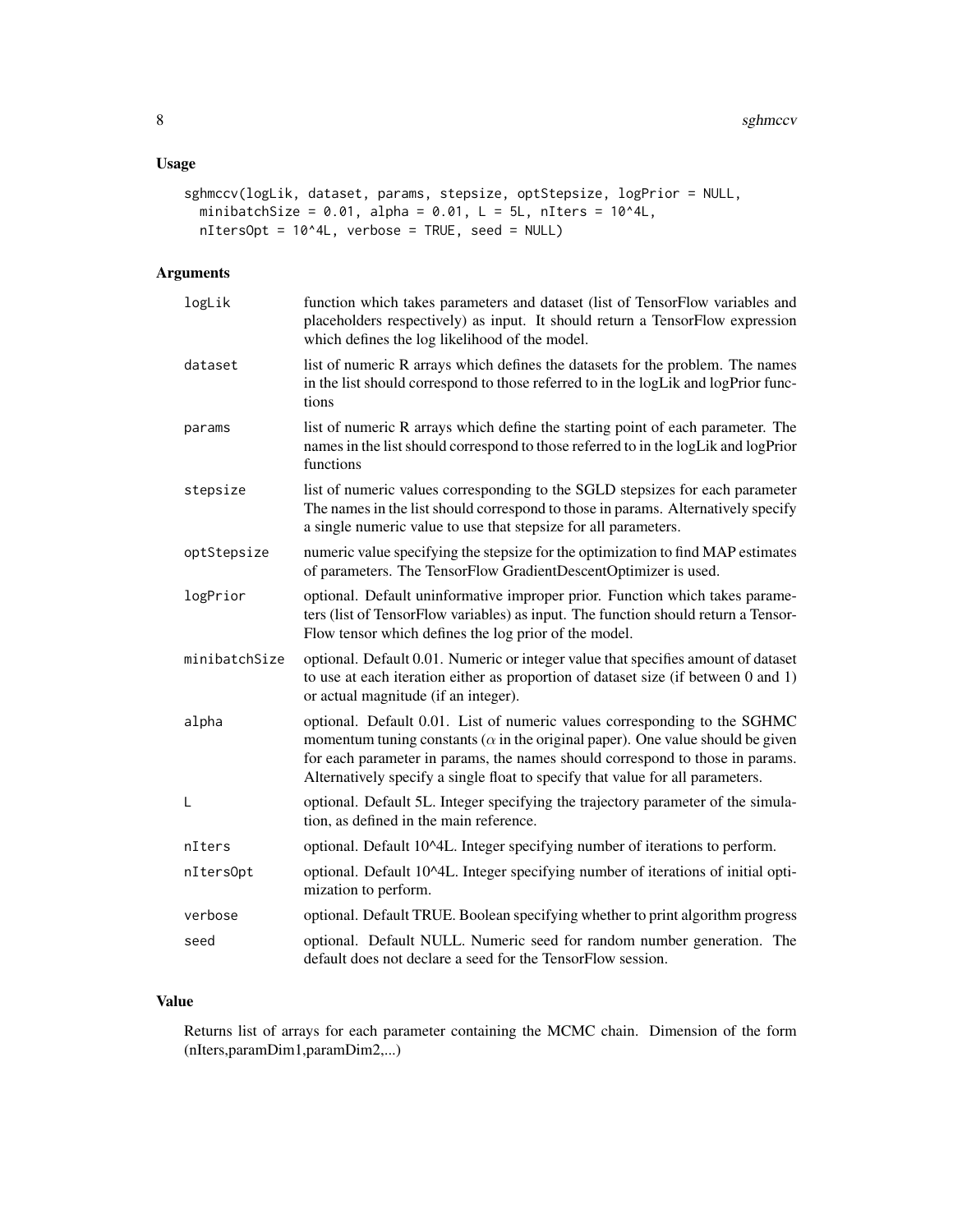# <span id="page-8-0"></span>sghmccvSetup 9

#### References

- [Baker, J., Fearnhead, P., Fox, E. B., and Nemeth, C. \(2017\). Control variates for stochastic](https://arxiv.org/pdf/1706.05439.pdf) [gradient MCMC. ArXiv preprint arXiv:1706.05439.](https://arxiv.org/pdf/1706.05439.pdf)
- [Chen, T., Fox, E. B., and Guestrin, C. \(2014\). Stochastic gradient Hamiltonian Monte Carlo.](https://arxiv.org/pdf/1402.4102v2.pdf) [In ICML \(pp. 1683-1691\).](https://arxiv.org/pdf/1402.4102v2.pdf)

# Examples

```
## Not run:
# Simulate from a Normal Distribution with uninformative prior
dataset = list("x" = rnorm(1000))params = list("theta" = 0)logLik = function(params, dataset) {
   distn = tf$distributions$Normal(params$theta, 1)
    return(tf$reduce_sum(distn$log_prob(dataset$x)))
}
stepsize = list("theta" = 1e-5)
optStepsize = 1e-1
output = sghmccv(logLik, dataset, params, stepsize, optStepsize)
## End(Not run)
```
<span id="page-8-1"></span>

sghmccvSetup *Create an sghmccv object*

# Description

Creates an sghmccv (stochastic gradient Hamiltonian Monte Carlo with Control Variates) object which can be passed to [sgmcmcStep](#page-20-1) to simulate from 1 step of sghmc, using a gradient estimate with control variates for the posterior defined by logLik and logPrior. This allows the user to code the loop themselves, as in many standard TensorFlow procedures (such as optimization). Which means they do not need to store the chain at each iteration. This is useful when the full chain needs a lot of memory.

#### Usage

```
sghmccvSetup(logLik, dataset, params, stepsize, optStepsize, logPrior = NULL,
 minibatchSize = 0.01, alpha = 0.01, L = 5L, nItersOpt = 10^44L,
 verbose = TRUE, seed = NULL)
```

| logLik  | function which takes parameters and dataset (list of TensorFlow variables and<br>placeholders respectively) as input. It should return a TensorFlow expression<br>which defines the log likelihood of the model. |
|---------|------------------------------------------------------------------------------------------------------------------------------------------------------------------------------------------------------------------|
| dataset | list of numeric R arrays which defines the datasets for the problem. The names<br>in the list should correspond to those referred to in the logLik and logPrior func-<br>tions                                   |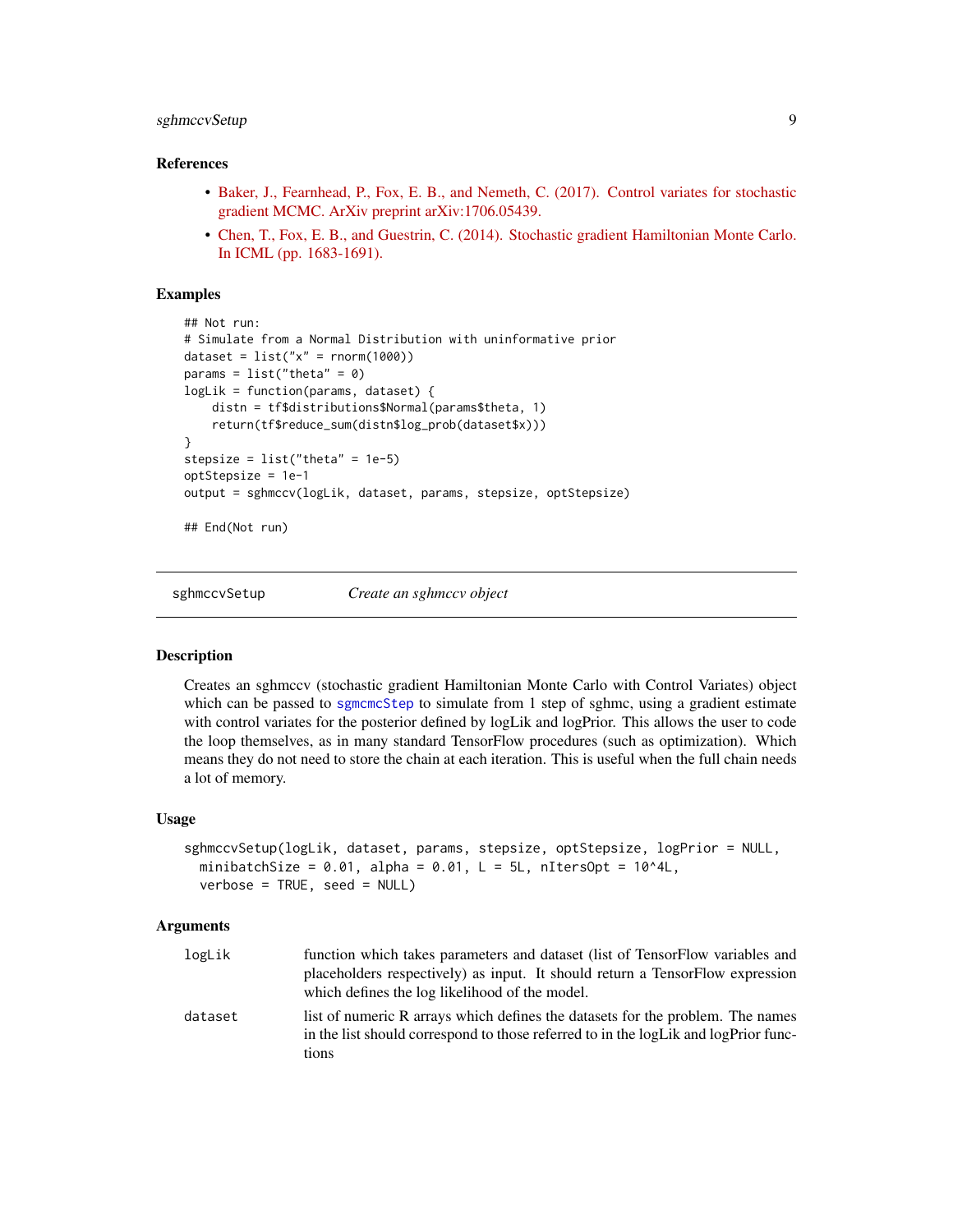<span id="page-9-0"></span>

| params        | list of numeric R arrays which define the starting point of each parameter. The<br>names in the list should correspond to those referred to in the logLik and logPrior<br>functions                                                                                                                                                    |
|---------------|----------------------------------------------------------------------------------------------------------------------------------------------------------------------------------------------------------------------------------------------------------------------------------------------------------------------------------------|
| stepsize      | list of numeric values corresponding to the SGLD stepsizes for each parameter<br>The names in the list should correspond to those in params. Alternatively specify<br>a single numeric value to use that stepsize for all parameters.                                                                                                  |
| optStepsize   | numeric value specifying the stepsize for the optimization to find MAP estimates<br>of parameters. The TensorFlow GradientDescentOptimizer is used.                                                                                                                                                                                    |
| logPrior      | optional. Default uninformative improper prior. Function which takes parame-<br>ters (list of TensorFlow variables) as input. The function should return a Tensor-<br>Flow tensor which defines the log prior of the model.                                                                                                            |
| minibatchSize | optional. Default 0.01. Numeric or integer value that specifies amount of dataset<br>to use at each iteration either as proportion of dataset size (if between 0 and 1)<br>or actual magnitude (if an integer).                                                                                                                        |
| alpha         | optional. Default 0.01. List of numeric values corresponding to the SGHMC<br>momentum tuning constants ( $\alpha$ in the original paper). One value should be given<br>for each parameter in params, the names should correspond to those in params.<br>Alternatively specify a single float to specify that value for all parameters. |
| L             | optional. Default 5L. Integer specifying the trajectory parameter of the simula-<br>tion, as defined in the main reference.                                                                                                                                                                                                            |
| nItersOpt     | optional. Default 10^4L. Integer specifying number of iterations of initial opti-<br>mization to perform.                                                                                                                                                                                                                              |
| verbose       | optional. Default TRUE. Boolean specifying whether to print algorithm progress                                                                                                                                                                                                                                                         |
| seed          | optional. Default NULL. Numeric seed for random number generation. The<br>default does not declare a seed for the TensorFlow session.                                                                                                                                                                                                  |

# Value

The function returns an 'sghmccv' object, a type of sgmcmc object. Which is used to pass the required information about the current model to the [sgmcmcStep](#page-20-1) function. The function sgmcmcStep runs one step of sghmc with a gradient estimate that uses control variates. Attributes of the sghmccv object you'll probably find most useful are:

- params list of tf\$Variables with the same names as the params list passed to [sghmccvSetup](#page-8-1). This is the object passed to the logLik and logPrior functions you declared to calculate the log posterior gradient estimate.
- paramsOpt list of tf\$Variables with the same names as the params list passed to [sghmccvSetup](#page-8-1). These variables are used to initially find MAP estimates and then store these optimal parameter estimates.
- estLogPost a tensor that estimates the log posterior given the current placeholders and params.
- logPostOptGrad list of tf\$Variables with same names as params, this stores the full log posterior gradient at each MAP estimate after the initial optimization step.

Other attributes of the object are as follows:

N dataset size.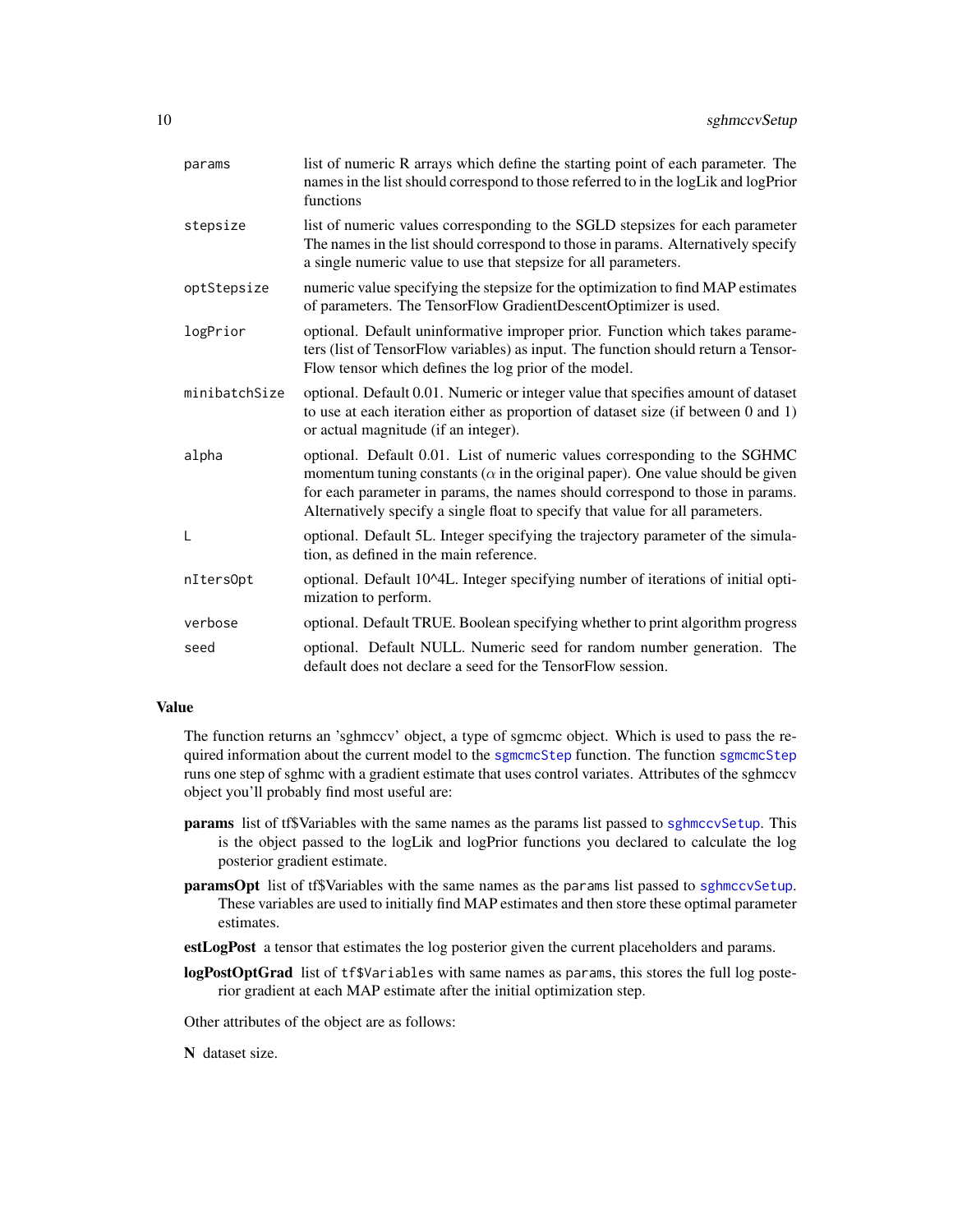<span id="page-10-0"></span>data dataset as passed to [sghmccvSetup](#page-8-1).

- n minibatchSize as passed to [sghmccvSetup](#page-8-1).
- placeholders list of tf\$placeholder objects with the same names as dataset used to feed minibatches of data to [sgmcmcStep](#page-20-1). These are also the objects that gets fed to the dataset argument of the logLik and logPrior functions you declared.
- stepsize list of stepsizes as passed to [sghmccvSetup](#page-8-1)

alpha list of alpha tuning parameters as passed to [sghmcSetup](#page-11-1).

L integer trajectory parameter as passed to [sghmcSetup](#page-11-1).

dynamics a list of TensorFlow steps that are evaluated by [sgmcmcStep](#page-20-1).

- estLogPostOpt a TensorFlow tensor relying on paramsOpt and placeholders which estimates the log posterior at the optimal parameters. Used in the initial optimization step.
- fullLogPostOpt a TensorFlow tensor used in the calculation of the full log posterior gradient at the MAP estimates.

optimizer a TensorFlow optimizer object used to find the initial MAP estimates.

```
## Not run:
# Simulate from a Normal Distribution, unknown location and known scale with uninformative prior
# Run sgmcmc step by step and calculate estimate of location on the fly to reduce storage
dataset = list("x" = rnorm(1000))params = list("theta" = 0)logLik = function(params, dataset) {
    distn = tf$distributions$Normal(params$theta, 1)
   return(tf$reduce_sum(distn$log_prob(dataset$x)))
}
stepsize = list("theta" = 1e-4)
optStepsize = 1e-1
sghmccv = sghmccvSetup(logLik, dataset, params, stepsize, optStepsize)
nIters = 10^4L
# Initialize location estimate
locEstimate = 0# Initialise TensorFlow session
sess = initSess(sghmccv)
for ( i in 1:nIters ) {
    sgmcmcStep(sghmccv, sess)
   locEstimate = locEstimate + 1 / nIters * getParams(sghmccv, sess)$theta
}
# For more examples see vignettes
## End(Not run)
```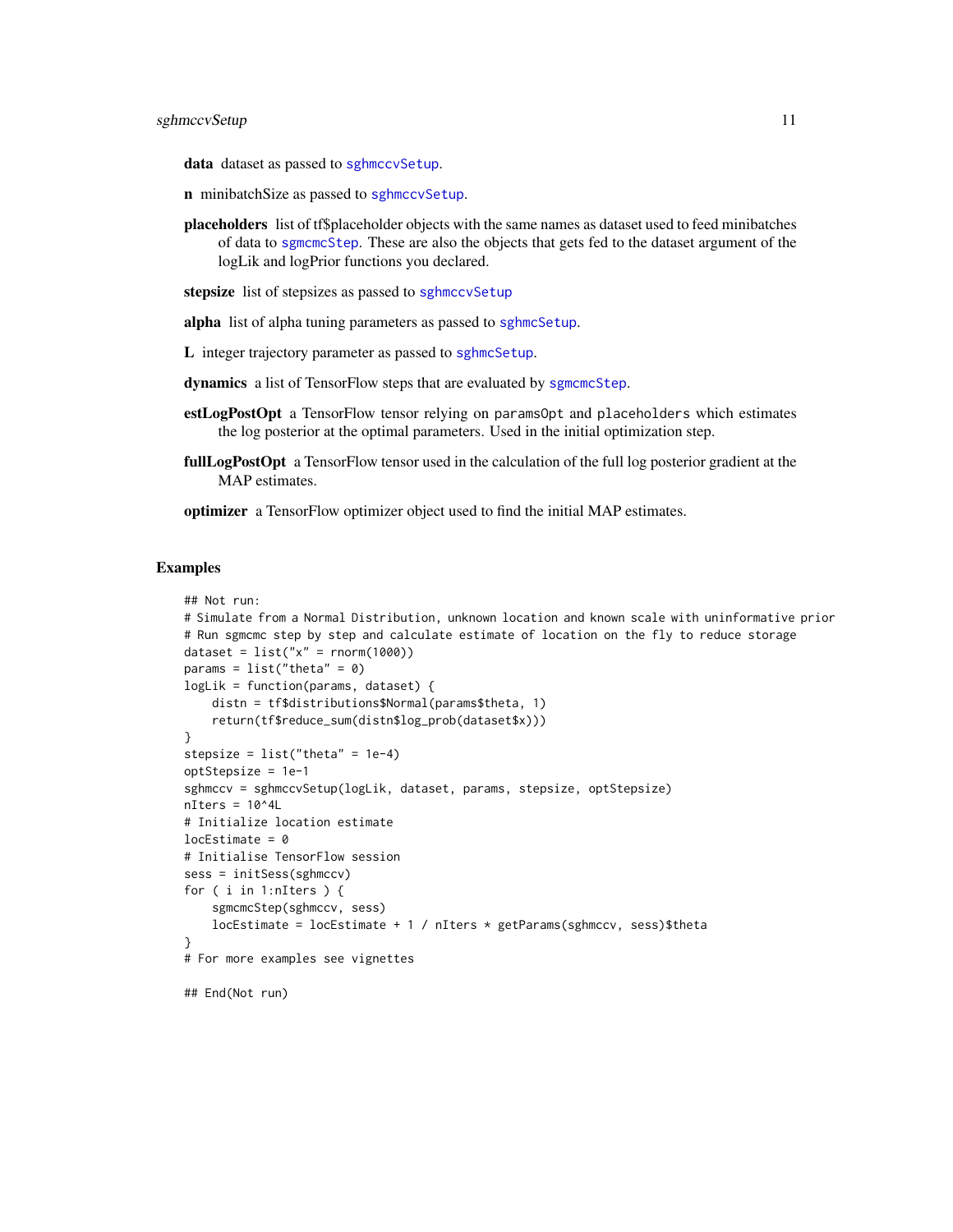<span id="page-11-1"></span><span id="page-11-0"></span>

Creates an sghmc (stochastic gradient Hamiltonian Monte Carlo) object which can be passed to [sgmcmcStep](#page-20-1) to simulate from 1 step of SGLD for the posterior defined by logLik and logPrior. This allows the user to code the loop themselves, as in many standard TensorFlow procedures (such as optimization). Which means they do not need to store the chain at each iteration. This is useful when the full chain needs a lot of memory.

# Usage

```
sghmcSetup(logLik, dataset, params, stepsize, logPrior = NULL,
 minibatchSize = 0.01, alpha = 0.01, L = 5L, seed = NULL)
```

| logLik        | function which takes parameters and dataset (list of TensorFlow variables and<br>placeholders respectively) as input. It should return a TensorFlow expression<br>which defines the log likelihood of the model.                                                                                                                       |
|---------------|----------------------------------------------------------------------------------------------------------------------------------------------------------------------------------------------------------------------------------------------------------------------------------------------------------------------------------------|
| dataset       | list of numeric R arrays which defines the datasets for the problem. The names<br>in the list should correspond to those referred to in the logLik and logPrior func-<br>tions                                                                                                                                                         |
| params        | list of numeric R arrays which define the starting point of each parameter. The<br>names in the list should correspond to those referred to in the logLik and logPrior<br>functions                                                                                                                                                    |
| stepsize      | list of numeric values corresponding to the SGLD stepsizes for each parameter<br>The names in the list should correspond to those in params. Alternatively specify<br>a single numeric value to use that stepsize for all parameters.                                                                                                  |
| logPrior      | optional. Default uninformative improper prior. Function which takes parame-<br>ters (list of TensorFlow variables) as input. The function should return a Tensor-<br>Flow tensor which defines the log prior of the model.                                                                                                            |
| minibatchSize | optional. Default 0.01. Numeric or integer value that specifies amount of dataset<br>to use at each iteration either as proportion of dataset size (if between 0 and 1)<br>or actual magnitude (if an integer).                                                                                                                        |
| alpha         | optional. Default 0.01. List of numeric values corresponding to the SGHMC<br>momentum tuning constants ( $\alpha$ in the original paper). One value should be given<br>for each parameter in params, the names should correspond to those in params.<br>Alternatively specify a single float to specify that value for all parameters. |
| L             | optional. Default 5L. Integer specifying the trajectory parameter of the simula-<br>tion, as defined in the main reference.                                                                                                                                                                                                            |
| seed          | optional. Default NULL. Numeric seed for random number generation. The<br>default does not declare a seed for the TensorFlow session.                                                                                                                                                                                                  |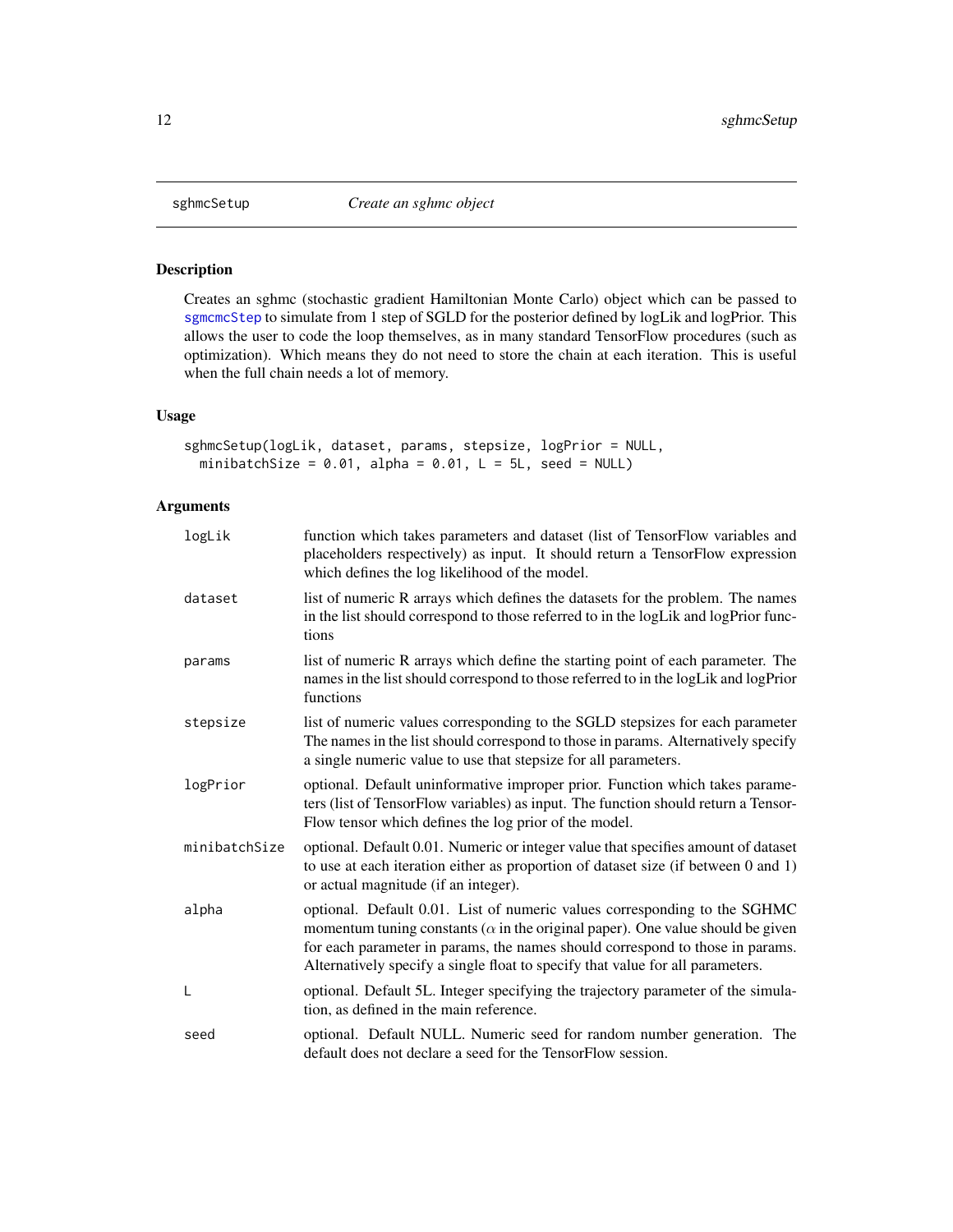#### <span id="page-12-0"></span>sghmcSetup 13

# Value

The function returns an 'sghmc' object, which is used to pass the required information about the current model to the [sgmcmcStep](#page-20-1) function. The function [sgmcmcStep](#page-20-1) runs one step of sghmc. The sghmc object has the following attributes:

params list of tf\$Variables with the same names as the params list passed to [sghmcSetup](#page-11-1). This is the object passed to the logLik and logPrior functions you declared to calculate the log posterior gradient estimate.

estLogPost a tensor that estimates the log posterior given the current placeholders and params.

N dataset size.

data dataset as passed to [sghmcSetup](#page-11-1).

n minibatchSize as passed to [sghmcSetup](#page-11-1).

placeholders list of tf\$placeholder objects with the same names as dataset used to feed minibatches of data to [sgmcmcStep](#page-20-1). These objects get fed to the dataset argument of the logLik and log-Prior functions you declared.

stepsize list of stepsizes as passed to [sghmcSetup](#page-11-1).

alpha list of alpha tuning parameters as passed to [sghmcSetup](#page-11-1).

L integer trajectory parameter as passed to [sghmcSetup](#page-11-1).

dynamics a list of TensorFlow steps that are evaluated by [sgmcmcStep](#page-20-1).

```
## Not run:
# Simulate from a Normal Distribution, unknown location and known scale with uninformative prior
# Run sgmcmc step by step and calculate estimate of location on the fly to reduce storage
dataset = list("x" = rnorm(1000))params = list("theta" = 0)logLik = function(params, dataset) {
    distn = tf$distributions$Normal(params$theta, 1)
    return(tf$reduce_sum(distn$log_prob(dataset$x)))
}
stepsize = list("theta" = 1e-4)sghmc = sghmcSetup(logLik, dataset, params, stepsize)
nIters = 10^44L# Initialize location estimate
locEstimate = 0# Initialise TensorFlow session
sess = initSess(sghmc)
for ( i in 1:nIters ) {
    sgmcmcStep(sghmc, sess)
    locEstimate = locEstimate + 1 / nIters * getParams(sghmc, sess)$theta
}
# For more examples see vignettes
## End(Not run)
```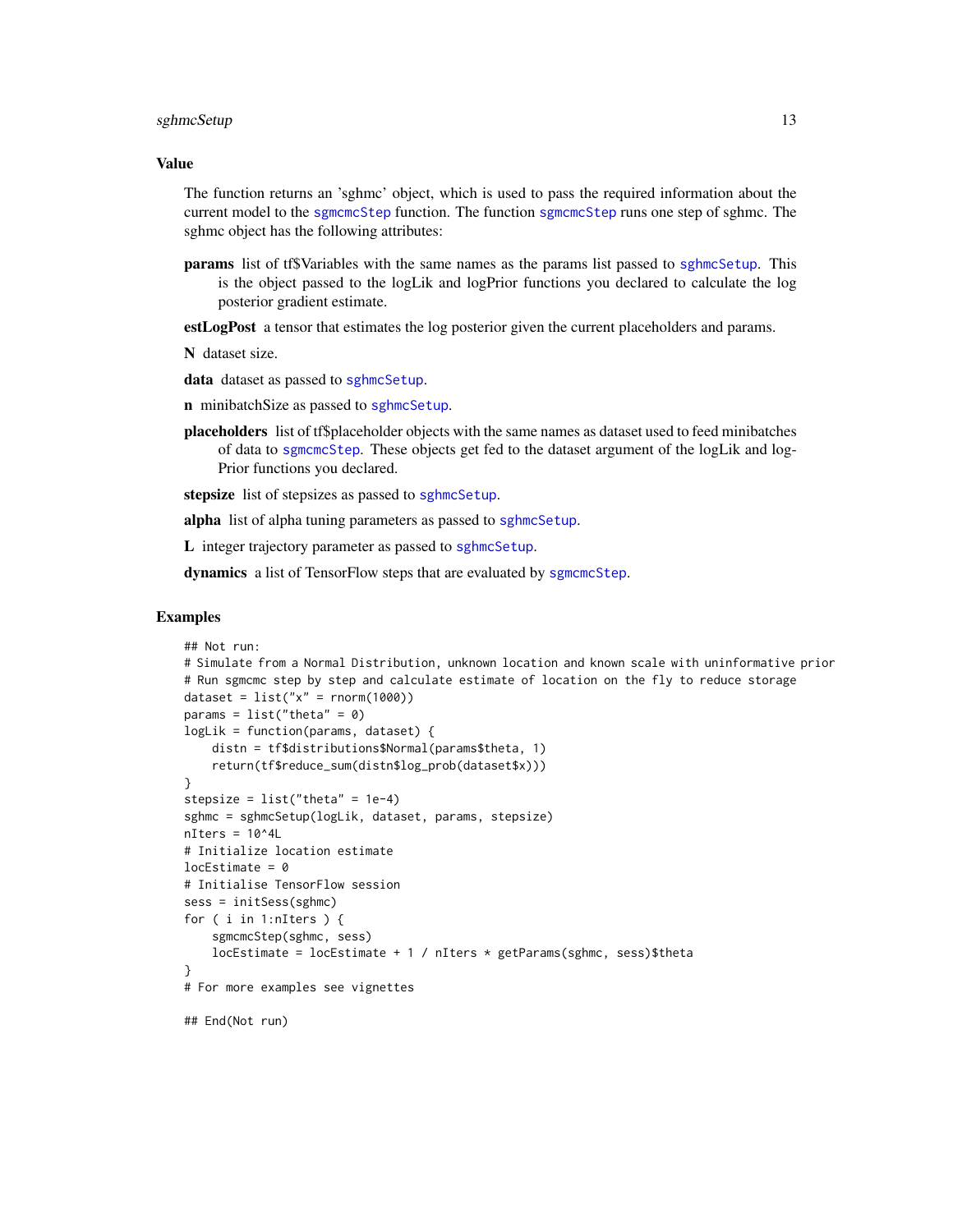<span id="page-13-0"></span>Simulates from the posterior defined by the functions logLik and logPrior using stochastic gradient Langevin Dynamics. The function uses TensorFlow, so needs TensorFlow for python installed.

# Usage

```
sgld(logLik, dataset, params, stepsize, logPrior = NULL,
 minibatchSize = 0.01, nIters = 10^4L, verbose = TRUE, seed = NULL)
```
# Arguments

| logLik        | function which takes parameters and dataset (list of TensorFlow variables and<br>placeholders respectively) as input. It should return a TensorFlow expression<br>which defines the log likelihood of the model.                      |
|---------------|---------------------------------------------------------------------------------------------------------------------------------------------------------------------------------------------------------------------------------------|
| dataset       | list of numeric R arrays which defines the datasets for the problem. The names<br>in the list should correspond to those referred to in the logLik and logPrior func-<br>tions                                                        |
| params        | list of numeric R arrays which define the starting point of each parameter. The<br>names in the list should correspond to those referred to in the logLik and logPrior<br>functions                                                   |
| stepsize      | list of numeric values corresponding to the SGLD stepsizes for each parameter<br>The names in the list should correspond to those in params. Alternatively specify<br>a single numeric value to use that stepsize for all parameters. |
| logPrior      | optional. Default uninformative improper prior. Function which takes parame-<br>ters (list of TensorFlow variables) as input. The function should return a Tensor-<br>Flow tensor which defines the log prior of the model.           |
| minibatchSize | optional. Default 0.01. Numeric or integer value that specifies amount of dataset<br>to use at each iteration either as proportion of dataset size (if between 0 and 1)<br>or actual magnitude (if an integer).                       |
| nIters        | optional. Default 10^4L. Integer specifying number of iterations to perform.                                                                                                                                                          |
| verbose       | optional. Default TRUE. Boolean specifying whether to print algorithm progress                                                                                                                                                        |
| seed          | optional. Default NULL. Numeric seed for random number generation. The<br>default does not declare a seed for the TensorFlow session.                                                                                                 |

# Value

Returns list of arrays for each parameter containing the MCMC chain. Dimension of the form (nIters,paramDim1,paramDim2,...)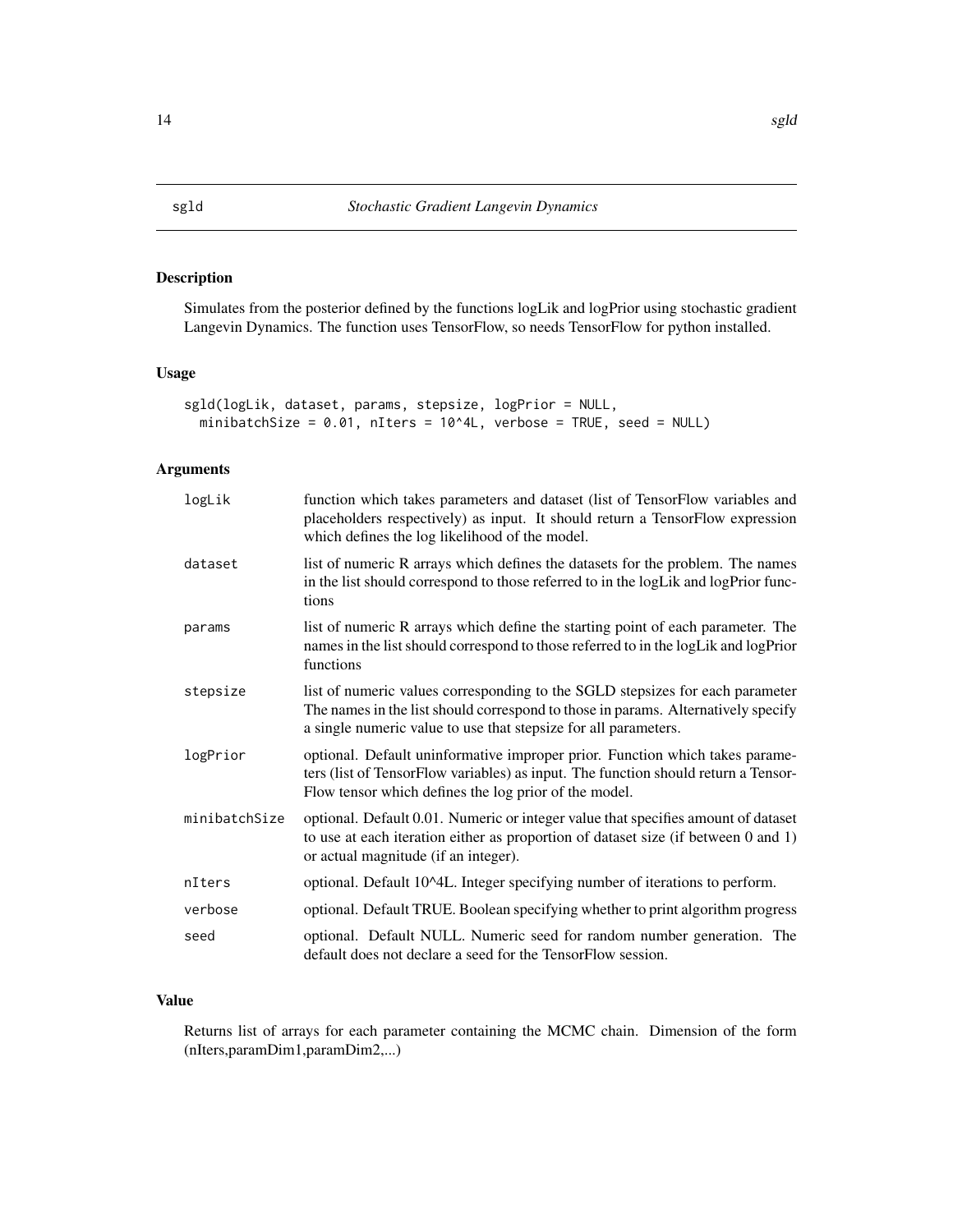#### <span id="page-14-0"></span>sgldcv and the state of the state of the state of the state of the state of the state of the state of the state of the state of the state of the state of the state of the state of the state of the state of the state of the

# References

• [Welling, M., and Teh, Y. W. \(2011\). Bayesian learning via stochastic gradient Langevin dy](http://people.ee.duke.edu/~lcarin/398_icmlpaper.pdf)[namics. ICML \(pp. 681-688\).](http://people.ee.duke.edu/~lcarin/398_icmlpaper.pdf)

# Examples

```
## Not run:
# Simulate from a Normal Distribution with uninformative prior
dataset = list("x" = rnorm(1000))params = list("theta" = 0)logLik = function(params, dataset) {
   distn = tf$distributions$Normal(params$theta, 1)
   return(tf$reduce_sum(distn$log_prob(dataset$x)))
}
stepsize = list("theta" = 1e-4)
output = sgld(logLik, dataset, params, stepsize)
# For more examples see vignettes
## End(Not run)
```
sgldcv *Stochastic Gradient Langevin Dynamics with Control Variates*

# Description

Simulates from the posterior defined by the functions logLik and logPrior using stochastic gradient Langevin Dynamics with an improved gradient estimate using Control Variates. The function uses TensorFlow, so needs TensorFlow for python installed.

# Usage

```
sgldcv(logLik, dataset, params, stepsize, optStepsize, logPrior = NULL,
 minibatchSize = 0.01, nIters = 10^4I, nItersOpt = 10^4I,
  verbose = TRUE, seed = NULL)
```

| logLik  | function which takes parameters and dataset (list of TensorFlow variables and<br>placeholders respectively) as input. It should return a TensorFlow expression<br>which defines the log likelihood of the model. |
|---------|------------------------------------------------------------------------------------------------------------------------------------------------------------------------------------------------------------------|
| dataset | list of numeric R arrays which defines the datasets for the problem. The names<br>in the list should correspond to those referred to in the logLik and logPrior func-<br>tions                                   |
| params  | list of numeric R arrays which define the starting point of each parameter. The<br>names in the list should correspond to those referred to in the logLik and logPrior<br>functions                              |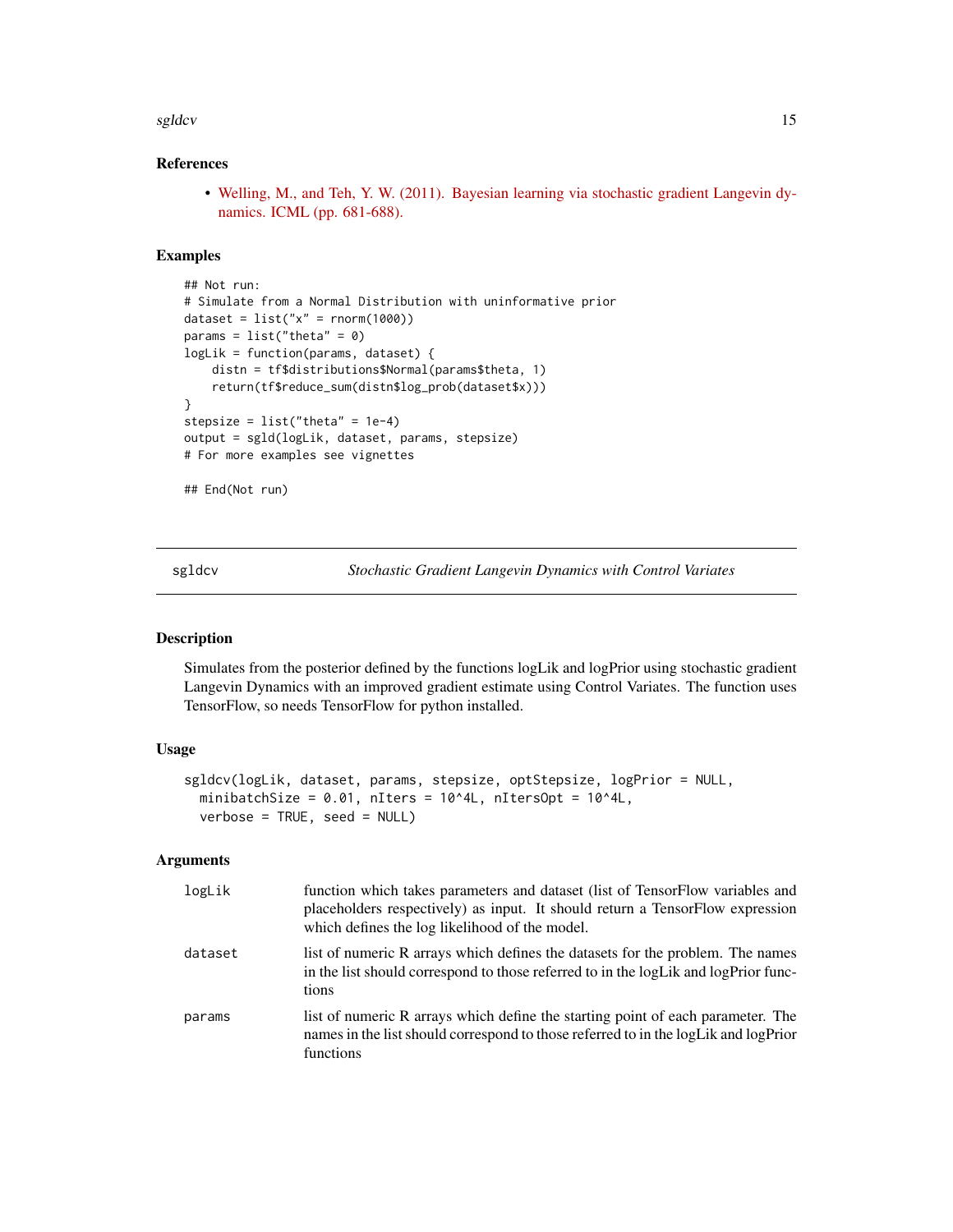| stepsize      | list of numeric values corresponding to the SGLD stepsizes for each parameter<br>The names in the list should correspond to those in params. Alternatively specify<br>a single numeric value to use that stepsize for all parameters. |
|---------------|---------------------------------------------------------------------------------------------------------------------------------------------------------------------------------------------------------------------------------------|
| optStepsize   | numeric value specifying the stepsize for the optimization to find MAP estimates<br>of parameters. The TensorFlow GradientDescentOptimizer is used.                                                                                   |
| logPrior      | optional. Default uninformative improper prior. Function which takes parame-<br>ters (list of TensorFlow variables) as input. The function should return a Tensor-<br>Flow tensor which defines the log prior of the model.           |
| minibatchSize | optional. Default 0.01. Numeric or integer value that specifies amount of dataset<br>to use at each iteration either as proportion of dataset size (if between 0 and 1)<br>or actual magnitude (if an integer).                       |
| nIters        | optional. Default 10^4L. Integer specifying number of iterations to perform.                                                                                                                                                          |
| nIters0pt     | optional. Default 10^4L. Integer specifying number of iterations of initial opti-<br>mization to perform.                                                                                                                             |
| verbose       | optional. Default TRUE. Boolean specifying whether to print algorithm progress                                                                                                                                                        |
| seed          | optional. Default NULL. Numeric seed for random number generation. The<br>default does not declare a seed for the TensorFlow session.                                                                                                 |

# Value

Returns list of arrays for each parameter containing the MCMC chain. Dimension of the form (nIters,paramDim1,paramDim2,...)

# References

- [Baker, J., Fearnhead, P., Fox, E. B., and Nemeth, C. \(2017\). Control variates for stochastic](https://arxiv.org/pdf/1706.05439.pdf) [gradient MCMC. ArXiv preprint arXiv:1706.05439.](https://arxiv.org/pdf/1706.05439.pdf)
- [Welling, M., and Teh, Y. W. \(2011\). Bayesian learning via stochastic gradient Langevin dy](http://people.ee.duke.edu/~lcarin/398_icmlpaper.pdf)[namics. ICML \(pp. 681-688\).](http://people.ee.duke.edu/~lcarin/398_icmlpaper.pdf)

```
## Not run:
# Simulate from a Normal Distribution with uninformative prior
dataset = list("x" = rnorm(1000))params = list("theta" = 0)logLik = function(params, dataset) {
   distn = tf$distributions$Normal(params$theta, 1)
    return(tf$reduce_sum(distn$log_prob(dataset$x)))
}
stepsize = list("theta" = 1e-4)
optStepsize = 1e-1
output = sgldcv(logLik, dataset, params, stepsize, optStepsize)
## End(Not run)
```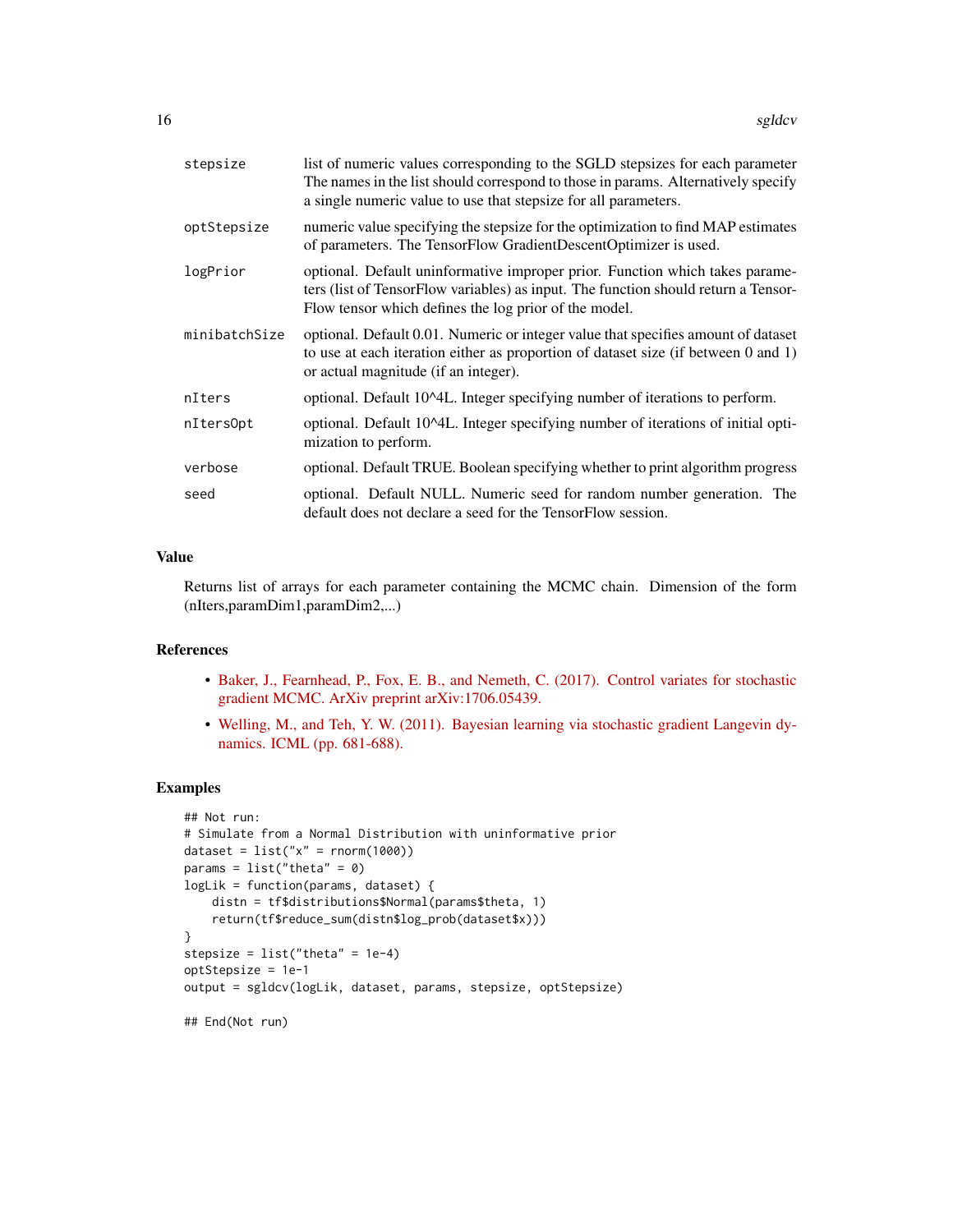<span id="page-16-1"></span><span id="page-16-0"></span>

Creates an sgldcv (stochastic gradient Langevin Dynamics with Control Variates) object which can be passed to [sgmcmcStep](#page-20-1) to simulate from 1 step of sgld, using a gradient estimate with control variates for the posterior defined by logLik and logPrior. This allows the user to code the loop themselves, as in many standard TensorFlow procedures (such as optimization). Which means they do not need to store the chain at each iteration. This is useful when the full chain needs a lot of memory.

## Usage

```
sgldcvSetup(logLik, dataset, params, stepsize, optStepsize, logPrior = NULL,
 minibatchSize = 0.01, nItersOpt = 10^4L, verbose = TRUE, seed = NULL)
```

| logLik        | function which takes parameters and dataset (list of TensorFlow variables and<br>placeholders respectively) as input. It should return a TensorFlow expression<br>which defines the log likelihood of the model.                      |
|---------------|---------------------------------------------------------------------------------------------------------------------------------------------------------------------------------------------------------------------------------------|
| dataset       | list of numeric R arrays which defines the datasets for the problem. The names<br>in the list should correspond to those referred to in the logLik and logPrior func-<br>tions                                                        |
| params        | list of numeric R arrays which define the starting point of each parameter. The<br>names in the list should correspond to those referred to in the logLik and logPrior<br>functions                                                   |
| stepsize      | list of numeric values corresponding to the SGLD stepsizes for each parameter<br>The names in the list should correspond to those in params. Alternatively specify<br>a single numeric value to use that stepsize for all parameters. |
| optStepsize   | numeric value specifying the stepsize for the optimization to find MAP estimates<br>of parameters. The TensorFlow GradientDescentOptimizer is used.                                                                                   |
| logPrior      | optional. Default uninformative improper prior. Function which takes parame-<br>ters (list of TensorFlow variables) as input. The function should return a Tensor-<br>Flow tensor which defines the log prior of the model.           |
| minibatchSize | optional. Default 0.01. Numeric or integer value that specifies amount of dataset<br>to use at each iteration either as proportion of dataset size (if between 0 and 1)<br>or actual magnitude (if an integer).                       |
| nItersOpt     | optional. Default 10^4L. Integer specifying number of iterations of initial opti-<br>mization to perform.                                                                                                                             |
| verbose       | optional. Default TRUE. Boolean specifying whether to print algorithm progress                                                                                                                                                        |
| seed          | optional. Default NULL. Numeric seed for random number generation. The<br>default does not declare a seed for the TensorFlow session.                                                                                                 |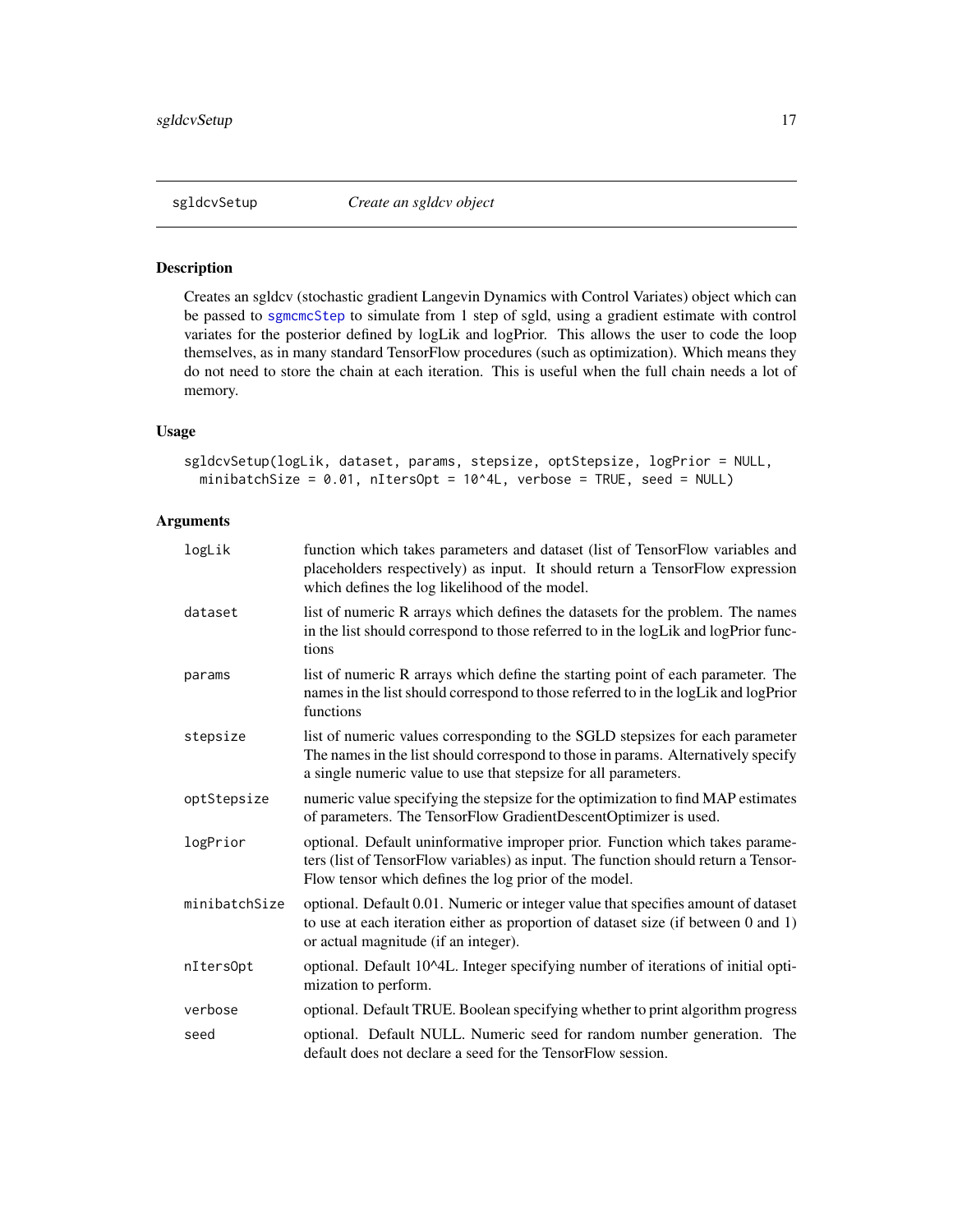<span id="page-17-0"></span>Value

The function returns an 'sgldcv' object, a type of sgmcmc object. Which is used to pass the required information about the current model to the [sgmcmcStep](#page-20-1) function. The function sgmcmcStep runs one step of sgld with a gradient estimate that uses control variates. Attributes of the sgldcv object you'll probably find most useful are:

- params list of tf\$Variables with the same names as the params list passed to [sgldcvSetup](#page-16-1). This is the object passed to the logLik and logPrior functions you declared to calculate the log posterior gradient estimate.
- paramsOpt list of tf\$Variables with the same names as the params list passed to [sgldcvSetup](#page-16-1). These variables are used to initially find MAP estimates and then store these optimal parameter estimates.
- estLogPost a tensor that estimates the log posterior given the current placeholders and params.
- logPostOptGrad list of tf\$Variables with same names as params, this stores the full log posterior gradient at each MAP estimate after the initial optimization step.

Other attributes of the object are as follows:

N dataset size.

data dataset as passed to [sgldcvSetup](#page-16-1).

n minibatchSize as passed to [sgldcvSetup](#page-16-1).

placeholders list of tf\$placeholder objects with the same names as dataset used to feed minibatches of data to [sgmcmcStep](#page-20-1). These are also the objects that gets fed to the dataset argument of the logLik and logPrior functions you declared.

stepsize list of stepsizes as passed to [sgldcvSetup](#page-16-1)

dynamics a list of TensorFlow steps that are evaluated by [sgmcmcStep](#page-20-1).

- estLogPostOpt a TensorFlow tensor relying on paramsOpt and placeholders which estimates the log posterior at the optimal parameters. Used in the initial optimization step.
- fullLogPostOpt a TensorFlow tensor used in the calculation of the full log posterior gradient at the MAP estimates.

optimizer a TensorFlow optimizer object used to find the initial MAP estimates.

```
## Not run:
# Simulate from a Normal Distribution, unknown location and known scale with uninformative prior
# Run sgmcmc step by step and calculate estimate of location on the fly to reduce storage
dataset = list("x" = rnorm(1000))params = list("theta" = 0)logLik = function(params, dataset) {
   distn = tf$distributions$Normal(params$theta, 1)
    return(tf$reduce_sum(distn$log_prob(dataset$x)))
}
stepsize = list("theta" = 1e-4)
optStepsize = 1e-1
sgldcv = sgldcvSetup(logLik, dataset, params, stepsize, optStepsize)
nIters = 10^4L
```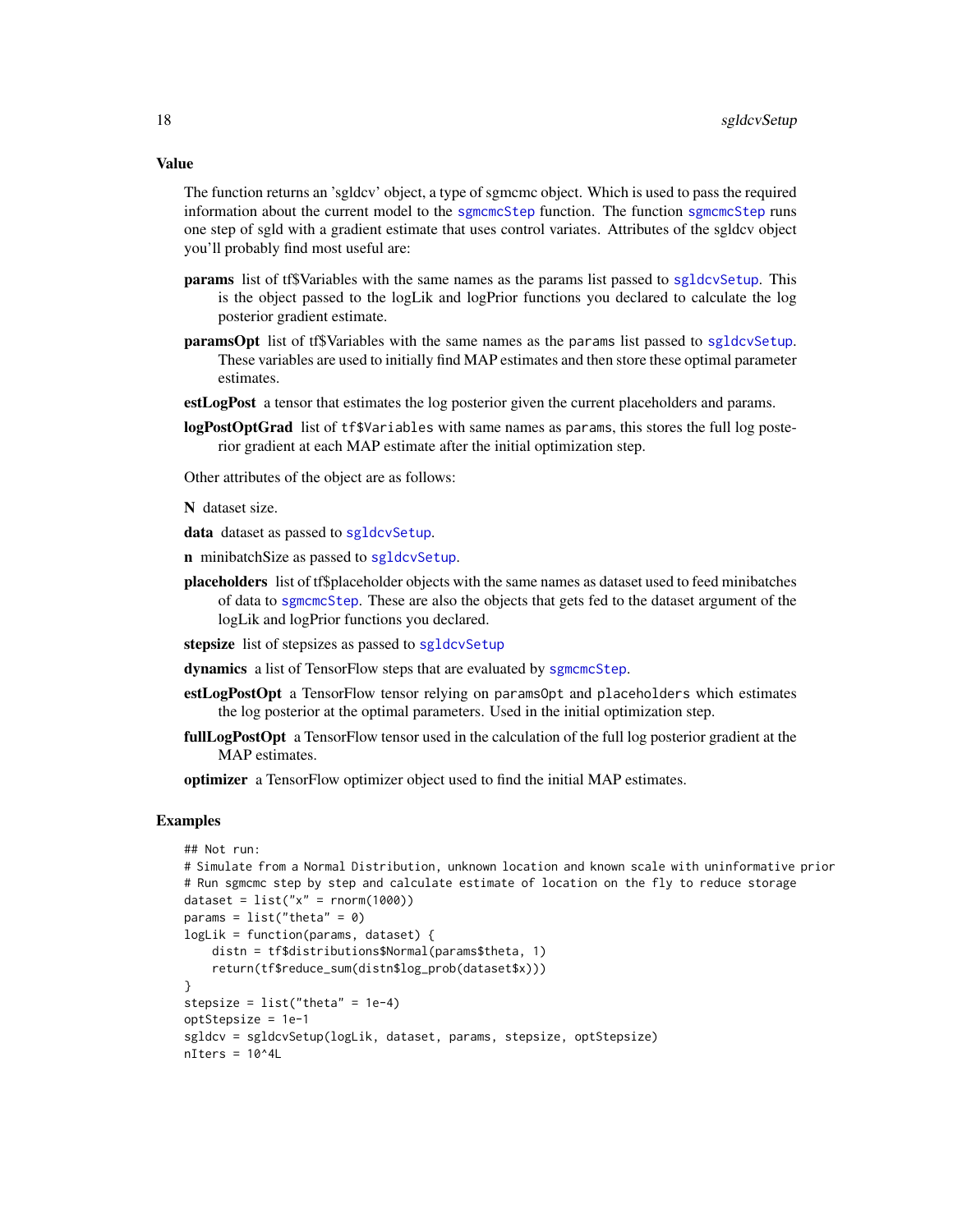#### <span id="page-18-0"></span>sgldSetup 19

```
# Initialize location estimate
locEstimate = 0# Initialise TensorFlow session
sess = initSess(sgldcv)
for ( i in 1:nIters ) {
    sgmcmcStep(sgldcv, sess)
   locEstimate = locEstimate + 1 / nIters * getParams(sgldcv, sess)$theta
}
# For more examples see vignettes
## End(Not run)
```
<span id="page-18-1"></span>sgldSetup *Create an sgld object*

# Description

Creates an sgld (stochastic gradient Langevin dynamics) object which can be passed to [sgmcmcStep](#page-20-1) to simulate from 1 step of SGLD for the posterior defined by logLik and logPrior. This allows the user to code the loop themselves, as in many standard TensorFlow procedures (such as optimization). Which means they do not need to store the chain at each iteration. This is useful when the full chain needs a lot of memory.

# Usage

sgldSetup(logLik, dataset, params, stepsize, logPrior = NULL, minibatchSize =  $0.01$ , seed = NULL)

| logLik   | function which takes parameters and dataset (list of TensorFlow variables and<br>placeholders respectively) as input. It should return a TensorFlow expression<br>which defines the log likelihood of the model.                      |
|----------|---------------------------------------------------------------------------------------------------------------------------------------------------------------------------------------------------------------------------------------|
| dataset  | list of numeric R arrays which defines the datasets for the problem. The names<br>in the list should correspond to those referred to in the logLik and logPrior func-<br>tions                                                        |
| params   | list of numeric R arrays which define the starting point of each parameter. The<br>names in the list should correspond to those referred to in the logLik and logPrior<br>functions                                                   |
| stepsize | list of numeric values corresponding to the SGLD stepsizes for each parameter<br>The names in the list should correspond to those in params. Alternatively specify<br>a single numeric value to use that stepsize for all parameters. |
| logPrior | optional. Default uninformative improper prior. Function which takes parame-<br>ters (list of TensorFlow variables) as input. The function should return a Tensor-<br>Flow tensor which defines the log prior of the model.           |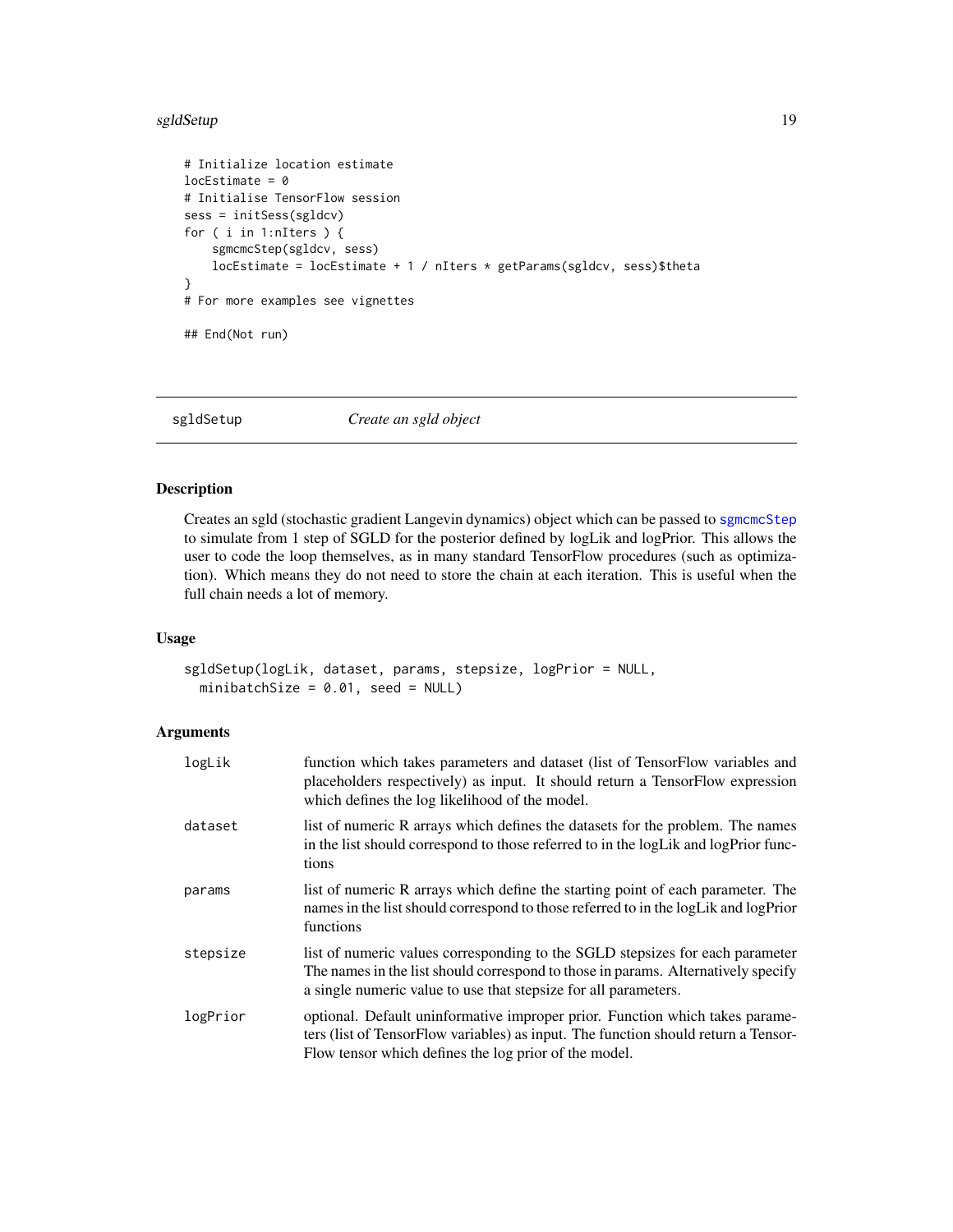<span id="page-19-0"></span>

| minibatchSize | optional. Default 0.01. Numeric or integer value that specifies amount of dataset                                                     |  |
|---------------|---------------------------------------------------------------------------------------------------------------------------------------|--|
|               | to use at each iteration either as proportion of dataset size (if between 0 and 1)                                                    |  |
|               | or actual magnitude (if an integer).                                                                                                  |  |
| seed          | optional. Default NULL. Numeric seed for random number generation. The<br>default does not declare a seed for the TensorFlow session. |  |

# Value

The function returns an 'sgld' object, which is used to pass the required information about the current model to the [sgmcmcStep](#page-20-1) function. The function [sgmcmcStep](#page-20-1) runs one step of sgld. The sgld object has the following attributes:

- params list of tf\$Variables with the same names as the params list passed to [sgldSetup](#page-18-1). This is the object passed to the logLik and logPrior functions you declared to calculate the log posterior gradient estimate.
- estLogPost a tensor that estimates the log posterior given the current placeholders and params (the placeholders holds the minibatches of data).
- N dataset size.
- data dataset as passed to [sgldSetup](#page-18-1).
- n minibatchSize as passed to [sgldSetup](#page-18-1).
- placeholders list of tf\$placeholder objects with the same names as dataset used to feed minibatches of data to [sgmcmcStep](#page-20-1). These are the objects that get fed to the dataset argument of the logLik and logPrior functions you declared.

stepsize list of stepsizes as passed to [sgldSetup](#page-18-1).

dynamics a list of TensorFlow steps that are evaluated by [sgmcmcStep](#page-20-1).

```
## Not run:
# Simulate from a Normal Distribution, unknown location and known scale with uninformative prior
# Run sgmcmc step by step and calculate estimate of location on the fly to reduce storage
dataset = list("x" = rnorm(1000))params = list("theta" = 0)logLik = function(params, dataset) {
    distn = tf$distributions$Normal(params$theta, 1)
    return(tf$reduce_sum(distn$log_prob(dataset$x)))
}
stepsize = list("theta" = 1e-4)sgld = sgldSetup(logLik, dataset, params, stepsize)
nIters = 10^44L# Initialize location estimate
locEstimate = 0# Initialise TensorFlow session
sess = initSess(sgld)
for ( i in 1:nIters ) {
    sgmcmcStep(sgld, sess)
    locEstimate = locEstimate + 1 / nIters * getParams(sgld, sess)$theta
}
# For more examples see vignettes
```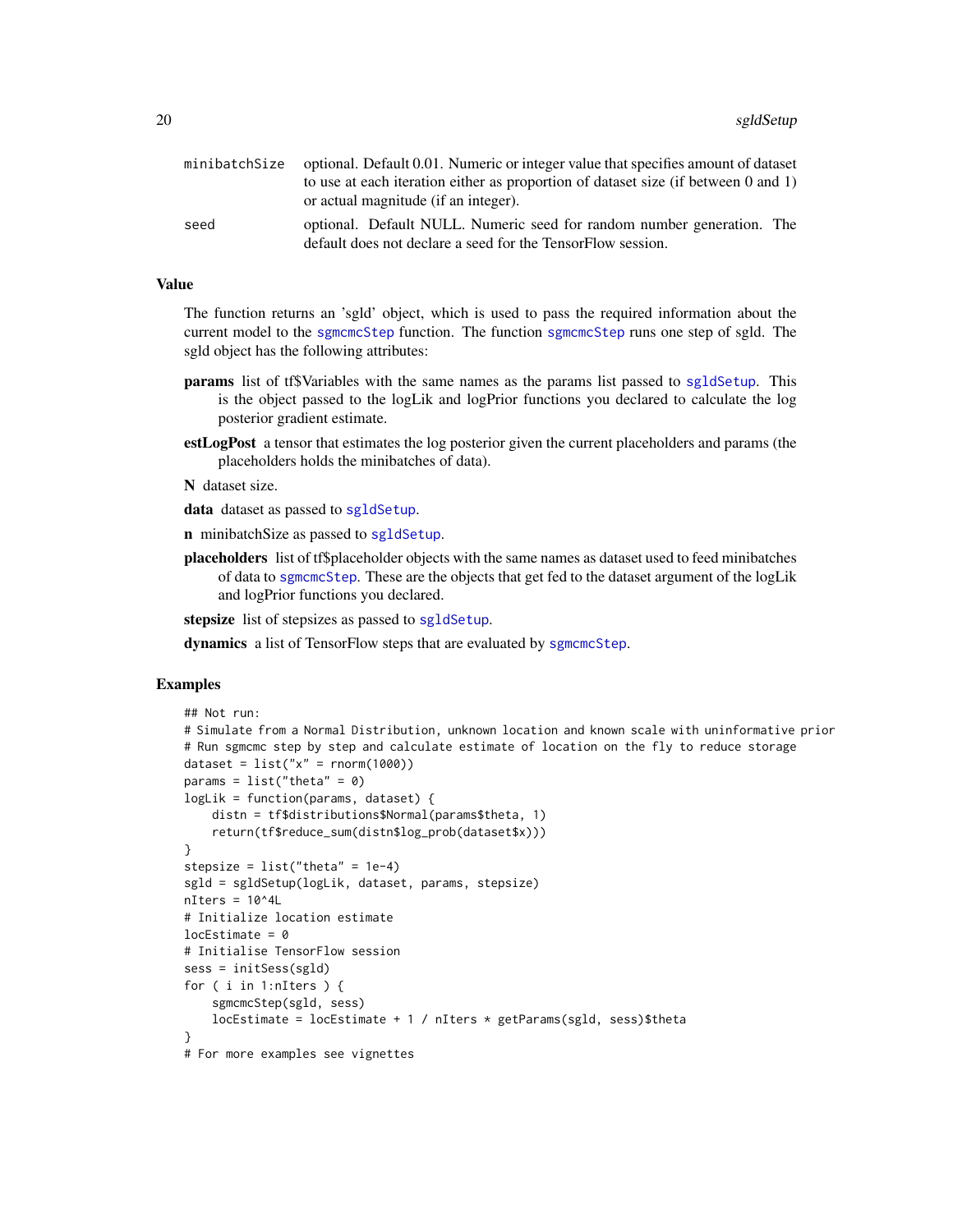#### <span id="page-20-0"></span>sgmcmc  $\sim$  21

## End(Not run)

sgmcmc *sgmcmc: A package for stochastic gradient MCMC*

#### Description

The sgmcmc package implements some of the most popular stochastic gradient MCMC methods including SGLD, SGHMC, SGNHT. It also implements control variates as a way to increase the efficiency of these methods. The algorithms are implemented using TensorFlow which means no gradients need to be specified by the user as these are calculated automatically. It also means the algorithms are efficient.

#### sgmcmc functions

The main functions of the package are sgld, sghmc and sgnht which implement the methods stochastic gradient Langevin dynamics, stochastic gradient Hamiltonian Monte Carlo and stochastic gradient Nose-Hoover Thermostat respectively. Also included are control variate versions of these algorithms, which uses control variates to increase their efficiency. These are the functions sgldcv, sghmccv and sgnhtcv.

# References

Baker, J., Fearnhead, P., Fox, E. B., & Nemeth, C. (2017) control variates for stochastic gradient Langevin dynamics. Preprint.

Welling, M., & Teh, Y. W. (2011). Bayesian learning via stochastic gradient Langevin dynamics. ICML (pp. 681-688).

Chen, T., Fox, E. B., & Guestrin, C. (2014). stochastic gradient Hamiltonian Monte Carlo. In ICML (pp. 1683-1691).

Ding, N., Fang, Y., Babbush, R., Chen, C., Skeel, R. D., & Neven, H. (2014). Bayesian sampling using stochastic gradient thermostats. NIPS (pp. 3203-3211).

<span id="page-20-1"></span>sgmcmcStep *Single step of sgmcmc*

#### Description

Update parameters by performing a single sgmcmc step with dynamics as defined in the sgmcmc object. This can be used to perform sgmcmc steps inside a loop as in standard TensorFlow optimization procedures. This is useful when high dimensional chains cannot fit into memory.

#### Usage

sgmcmcStep(sgmcmc, sess)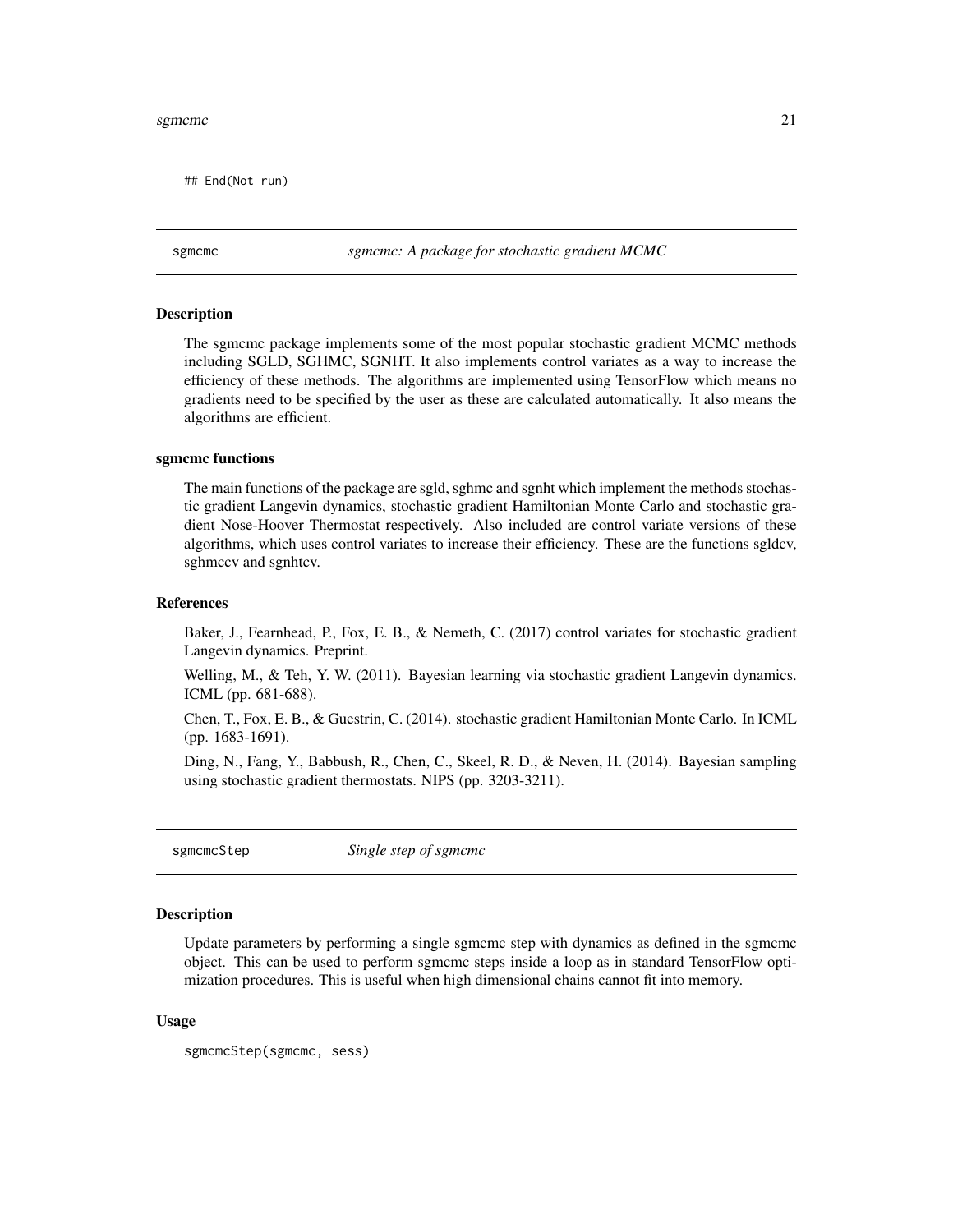<span id="page-21-0"></span>22 sgnht

# Arguments

| sgmcmc | a stochastic gradient MCMC object returned by *Setup such as sgldSetup.<br>sgldcvSetup etc. |
|--------|---------------------------------------------------------------------------------------------|
| sess   | a TensorFlow session created using initSess                                                 |

# Examples

```
## Not run:
# Simulate from a Normal Distribution, unknown location and known scale with uninformative prior
# Run sgmcmc step by step and calculate estimate of location on the fly to reduce storage
dataset = list("x" = rnorm(1000))params = list("theta" = 0)logLik = function(params, dataset) {
   distn = tf$distributions$Normal(params$theta, 1)
   return(tf$reduce_sum(distn$log_prob(dataset$x)))
}
stepsize = list("theta" = 1e-4)sgld = sgldSetup(logLik, dataset, params, stepsize)
nIters = 10^44L# Initialize location estimate
locEstimate = 0# Initialise TensorFlow session
sess = initSess(sgld)
for ( i in 1:nIters ) {
    sgmcmcStep(sgld, sess)
   locEstimate = locEstimate + 1 / nIters * getParams(sgld, sess)$theta
}
# For more examples see vignettes
## End(Not run)
```
sgnht *Stochastic Gradient Nose Hoover Thermostat*

# Description

Simulates from the posterior defined by the functions logLik and logPrior using stochastic gradient Nose Hoover Thermostat. The thermostat step needs a dot product to be calculated between two vectors. So when the algorithm uses parameters that are higher order than vectors (e.g. matrices and tensors), the thermostat step uses a tensor contraction. Tensor contraction is otherwise known as the inner product between two tensors.

# Usage

```
sgnht(logLik, dataset, params, stepsize, logPrior = NULL,
 minibatchSize = 0.01, a = 0.01, nIters = 10^4L, verbose = TRUE,
  seed = NULL)
```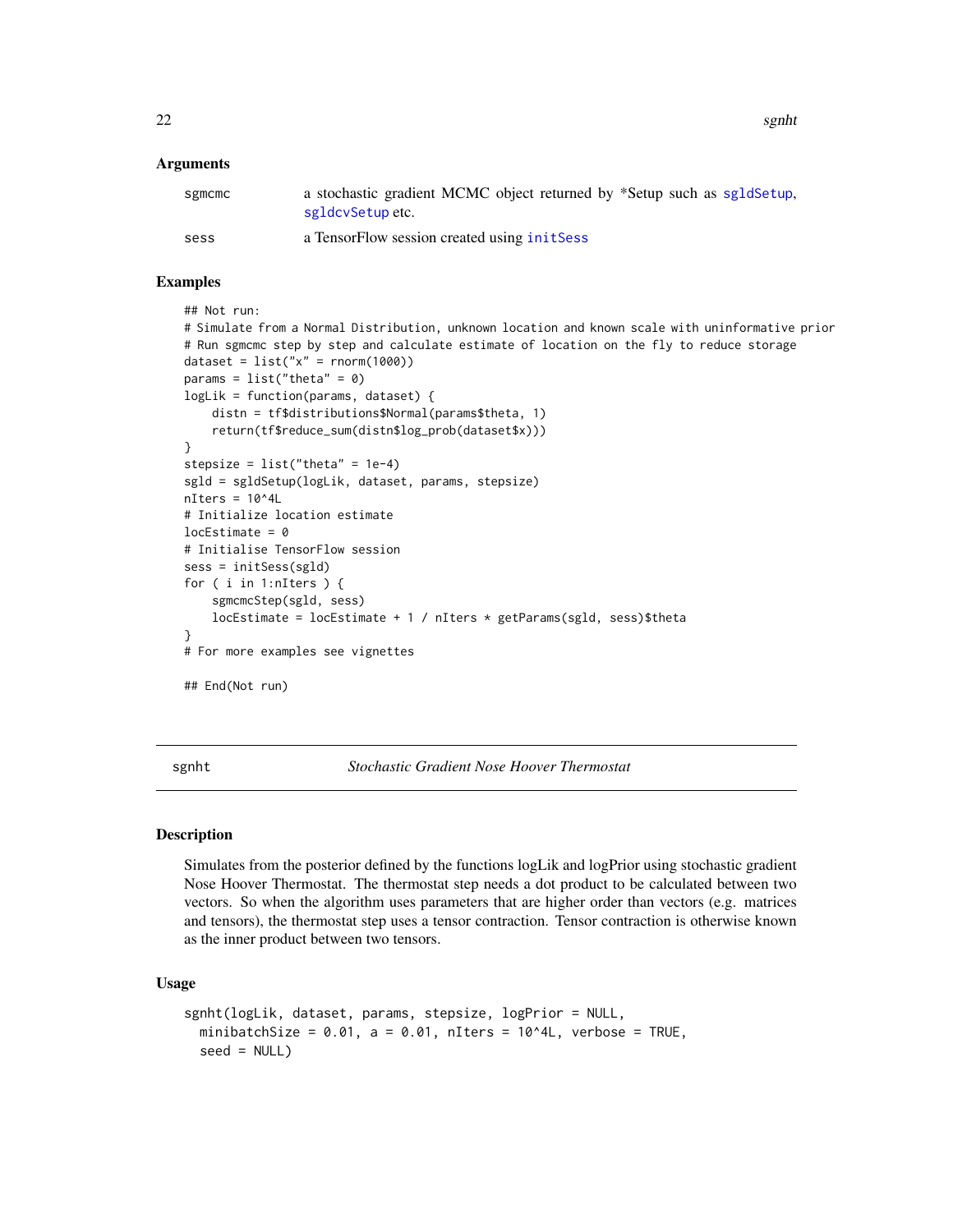#### sgnht 23

# Arguments

| logLik        | function which takes parameters and dataset (list of TensorFlow variables and<br>placeholders respectively) as input. It should return a TensorFlow expression<br>which defines the log likelihood of the model.                                                                                                                   |
|---------------|------------------------------------------------------------------------------------------------------------------------------------------------------------------------------------------------------------------------------------------------------------------------------------------------------------------------------------|
| dataset       | list of numeric R arrays which defines the datasets for the problem. The names<br>in the list should correspond to those referred to in the logLik and logPrior func-<br>tions                                                                                                                                                     |
| params        | list of numeric R arrays which define the starting point of each parameter. The<br>names in the list should correspond to those referred to in the logLik and logPrior<br>functions                                                                                                                                                |
| stepsize      | list of numeric values corresponding to the SGLD stepsizes for each parameter<br>The names in the list should correspond to those in params. Alternatively specify<br>a single numeric value to use that stepsize for all parameters.                                                                                              |
| logPrior      | optional. Default uninformative improper prior. Function which takes parame-<br>ters (list of TensorFlow variables) as input. The function should return a Tensor-<br>Flow tensor which defines the log prior of the model.                                                                                                        |
| minibatchSize | optional. Default 0.01. Numeric or integer value that specifies amount of dataset<br>to use at each iteration either as proportion of dataset size (if between 0 and 1)<br>or actual magnitude (if an integer).                                                                                                                    |
| a             | optional. Default 0.01. List of numeric values corresponding to SGNHT diffu-<br>sion factors (see Algorithm 2 of the original paper). One value should be given<br>for each parameter in params, the names should correspond to those in params.<br>Alternatively specify a single float to specify that value for all parameters. |
| nIters        | optional. Default 10^4L. Integer specifying number of iterations to perform.                                                                                                                                                                                                                                                       |
| verbose       | optional. Default TRUE. Boolean specifying whether to print algorithm progress                                                                                                                                                                                                                                                     |
| seed          | optional. Default NULL. Numeric seed for random number generation. The<br>default does not declare a seed for the TensorFlow session.                                                                                                                                                                                              |

# Value

Returns list of arrays for each parameter containing the MCMC chain. Dimension of the form (nIters,paramDim1,paramDim2,...)

# References

• [Ding, N., Fang, Y., Babbush, R., Chen, C., Skeel, R. D., and Neven, H. \(2014\). Bayesian](http://people.ee.duke.edu/~lcarin/sgnht-4.pdf) [sampling using stochastic gradient thermostats. NIPS \(pp. 3203-3211\).](http://people.ee.duke.edu/~lcarin/sgnht-4.pdf)

```
## Not run:
# Simulate from a Normal Distribution with uninformative, improper prior
dataset = list("x" = rnorm(1000))params = list("theta" = 0)logLik = function(params, dataset) {
   distn = tf$distributions$Normal(params$theta, 1)
```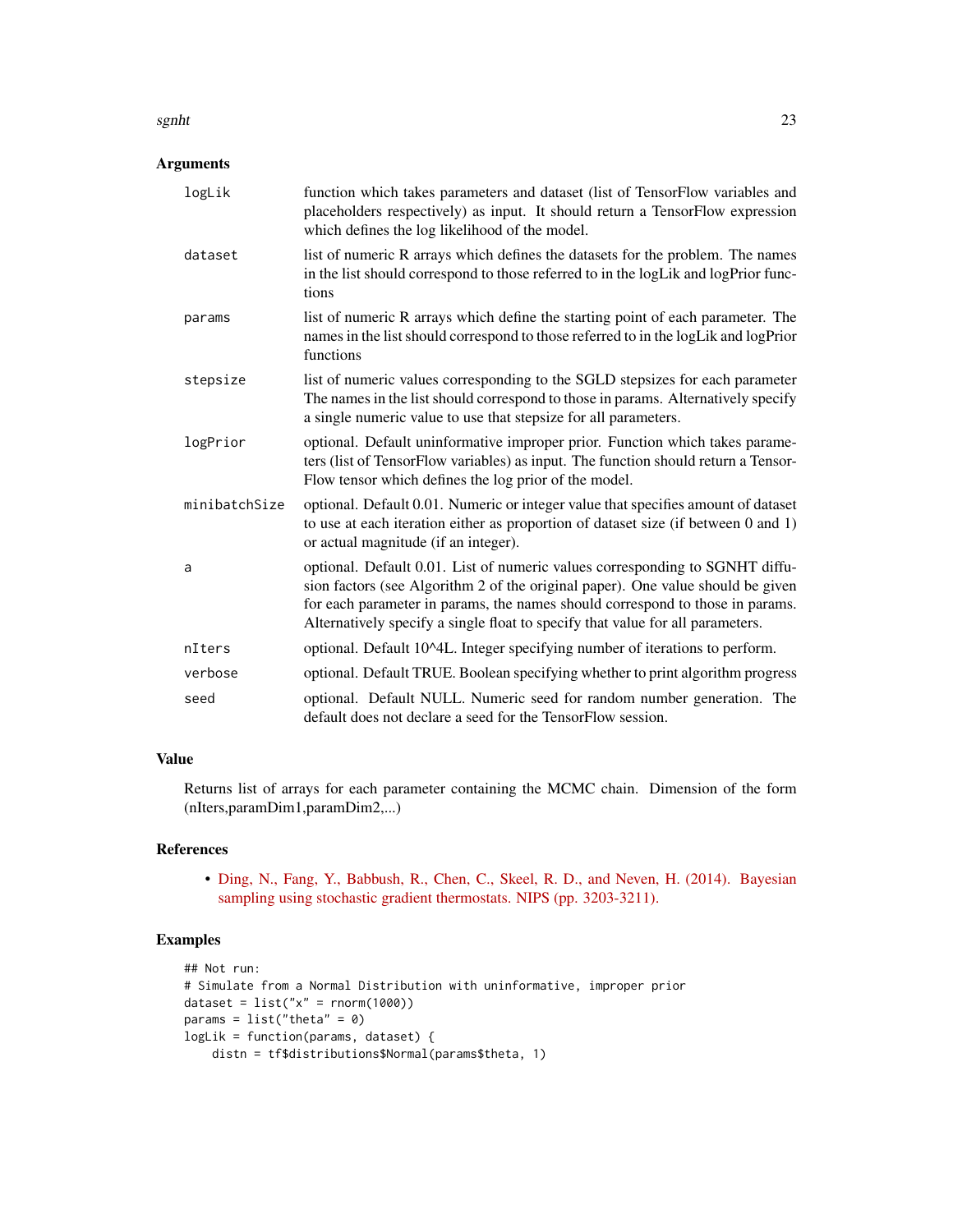24 sgnhtcv

```
return(tf$reduce_sum(distn$log_prob(dataset$x)))
}
stepsize = list("theta" = 5e-6)
output = sgnht(logLik, dataset, params, stepsize)
# For more examples see vignettes
## End(Not run)
```
sgnhtcv *Stochastic Gradient Nose Hoover Thermostat with Control Variates*

#### Description

Simulates from the posterior defined by the functions logLik and logPrior using stochastic gradient Nose Hoover Thermostat with an improved gradient estimate that is calculated using control variates. The thermostat step needs a dot product to be calculated between two vectors. So when the algorithm uses parameters that are higher order than vectors (e.g. matrices and tensors), the thermostat step uses a tensor contraction. Tensor contraction is otherwise known as the inner product between two tensors.

# Usage

```
sgnhtcv(logLik, dataset, params, stepsize, optStepsize, logPrior = NULL,
 minibatchSize = 0.01, a = 0.01, nIters = 10^4L, nItersOpt = 10^4L,
 verbose = TRUE, seed = NULL)
```

| logLik      | function which takes parameters and dataset (list of TensorFlow variables and<br>placeholders respectively) as input. It should return a TensorFlow expression<br>which defines the log likelihood of the model.                      |
|-------------|---------------------------------------------------------------------------------------------------------------------------------------------------------------------------------------------------------------------------------------|
| dataset     | list of numeric R arrays which defines the datasets for the problem. The names<br>in the list should correspond to those referred to in the logLik and logPrior func-<br>tions                                                        |
| params      | list of numeric R arrays which define the starting point of each parameter. The<br>names in the list should correspond to those referred to in the logLik and logPrior<br>functions                                                   |
| stepsize    | list of numeric values corresponding to the SGLD stepsizes for each parameter<br>The names in the list should correspond to those in params. Alternatively specify<br>a single numeric value to use that stepsize for all parameters. |
| optStepsize | numeric value specifying the stepsize for the optimization to find MAP estimates<br>of parameters. The TensorFlow GradientDescentOptimizer is used.                                                                                   |
| logPrior    | optional. Default uninformative improper prior. Function which takes parame-<br>ters (list of TensorFlow variables) as input. The function should return a Tensor-<br>Flow tensor which defines the log prior of the model.           |

<span id="page-23-0"></span>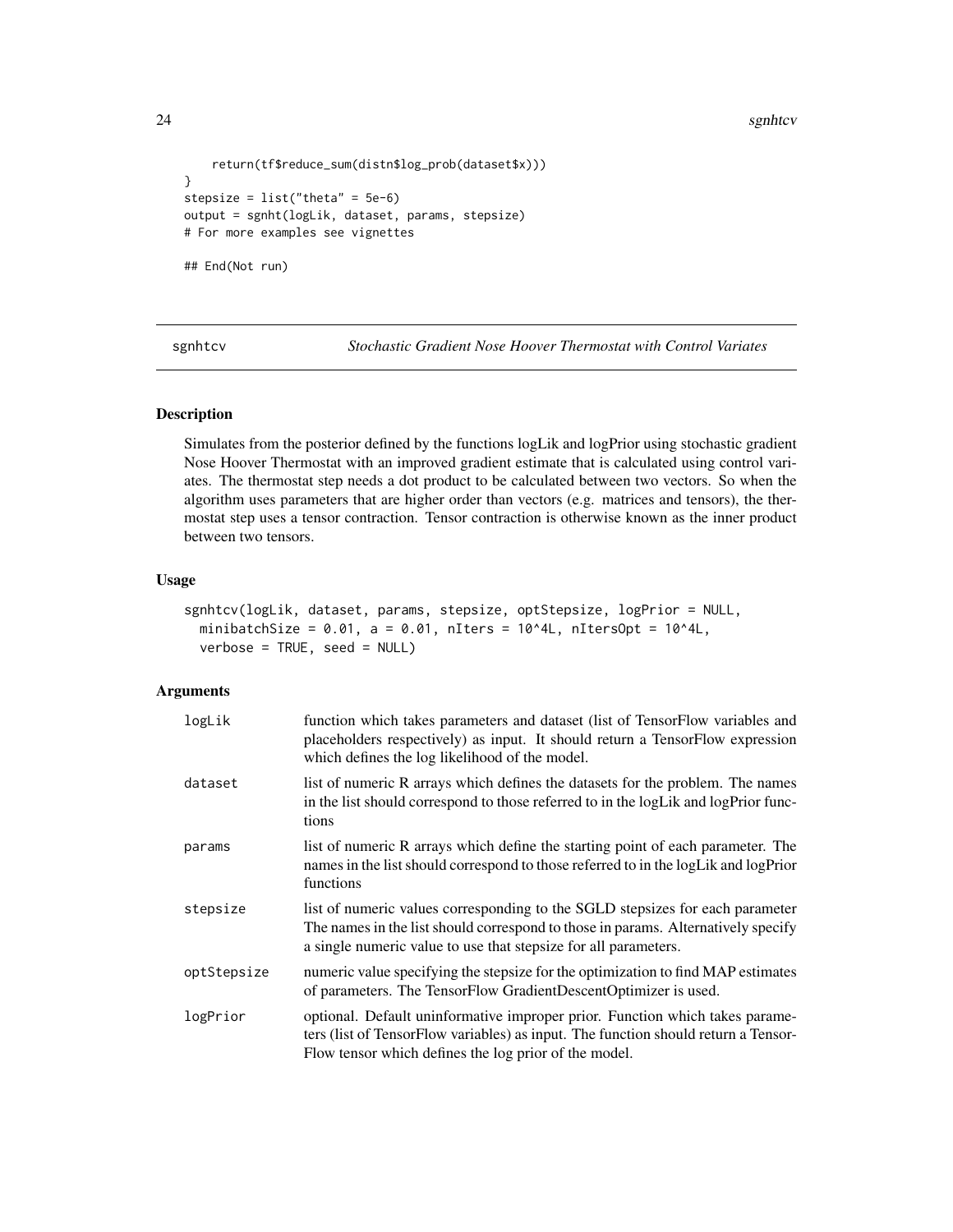#### sgnhtcv 25

| minibatchSize | optional. Default 0.01. Numeric or integer value that specifies amount of dataset<br>to use at each iteration either as proportion of dataset size (if between 0 and 1)<br>or actual magnitude (if an integer).                                                                                                                    |
|---------------|------------------------------------------------------------------------------------------------------------------------------------------------------------------------------------------------------------------------------------------------------------------------------------------------------------------------------------|
| a             | optional. Default 0.01. List of numeric values corresponding to SGNHT diffu-<br>sion factors (see Algorithm 2 of the original paper). One value should be given<br>for each parameter in params, the names should correspond to those in params.<br>Alternatively specify a single float to specify that value for all parameters. |
| nIters        | optional. Default 10^4L. Integer specifying number of iterations to perform.                                                                                                                                                                                                                                                       |
| nIters0pt     | optional. Default 10^4L. Integer specifying number of iterations of initial opti-<br>mization to perform.                                                                                                                                                                                                                          |
| verbose       | optional. Default TRUE. Boolean specifying whether to print algorithm progress                                                                                                                                                                                                                                                     |
| seed          | optional. Default NULL. Numeric seed for random number generation. The<br>default does not declare a seed for the TensorFlow session.                                                                                                                                                                                              |

# Value

Returns list of arrays for each parameter containing the MCMC chain. Dimension of the form (nIters,paramDim1,paramDim2,...). Names are the same as the params list.

### References

- [Baker, J., Fearnhead, P., Fox, E. B., and Nemeth, C. \(2017\). Control variates for stochastic](https://arxiv.org/pdf/1706.05439.pdf) [gradient MCMC. ArXiv preprint arXiv:1706.05439.](https://arxiv.org/pdf/1706.05439.pdf)
- [Ding, N., Fang, Y., Babbush, R., Chen, C., Skeel, R. D., and Neven, H. \(2014\). Bayesian](http://people.ee.duke.edu/~lcarin/sgnht-4.pdf) [sampling using stochastic gradient thermostats. NIPS \(pp. 3203-3211\).](http://people.ee.duke.edu/~lcarin/sgnht-4.pdf)

```
## Not run:
# Simulate from a Normal Distribution with uninformative prior
dataset = list("x" = rnorm(1000))params = list("theta" = 0)logLik = function(params, dataset) {
    distn = tf$distributions$Normal(params$theta, 1)
    return(tf$reduce_sum(distn$log_prob(dataset$x)))
}
stepsize = list("theta" = 1e-4)
optStepsize = 1e-1
output = sgnhtcv(logLik, dataset, params, stepsize, optStepsize)
## End(Not run)
```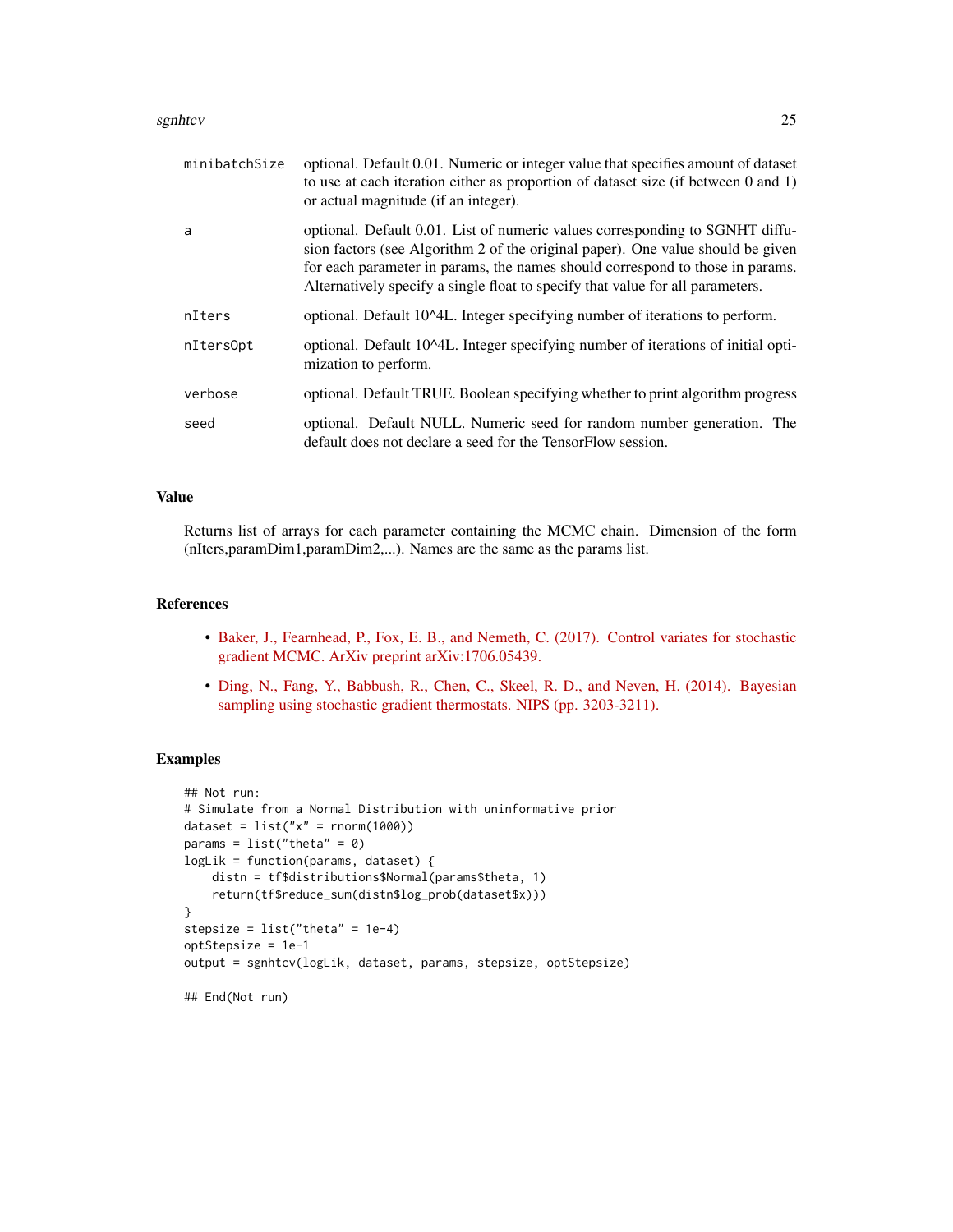<span id="page-25-1"></span><span id="page-25-0"></span>

Creates an sgnhtcv (stochastic gradient Nose Hoover thermostat with Control Variates) object which can be passed to [sgmcmcStep](#page-20-1) to simulate from 1 step of sgnht, using a gradient estimate with control variates for the posterior defined by logLik and logPrior. This allows the user to code the loop themselves, as in many standard TensorFlow procedures (such as optimization). Which means they do not need to store the chain at each iteration. This is useful when the full chain needs a lot of memory.

# Usage

```
sgnhtcvSetup(logLik, dataset, params, stepsize, optStepsize, logPrior = NULL,
 minibatchSize = 0.01, a = 0.01, nItersOpt = 10^4L, verbose = TRUE,
  seed = NULL)
```

| logLik        | function which takes parameters and dataset (list of TensorFlow variables and<br>placeholders respectively) as input. It should return a TensorFlow expression<br>which defines the log likelihood of the model.                                                                                                                   |
|---------------|------------------------------------------------------------------------------------------------------------------------------------------------------------------------------------------------------------------------------------------------------------------------------------------------------------------------------------|
| dataset       | list of numeric R arrays which defines the datasets for the problem. The names<br>in the list should correspond to those referred to in the logLik and logPrior func-<br>tions                                                                                                                                                     |
| params        | list of numeric R arrays which define the starting point of each parameter. The<br>names in the list should correspond to those referred to in the logLik and logPrior<br>functions                                                                                                                                                |
| stepsize      | list of numeric values corresponding to the SGLD stepsizes for each parameter<br>The names in the list should correspond to those in params. Alternatively specify<br>a single numeric value to use that stepsize for all parameters.                                                                                              |
| optStepsize   | numeric value specifying the stepsize for the optimization to find MAP estimates<br>of parameters. The TensorFlow GradientDescentOptimizer is used.                                                                                                                                                                                |
| logPrior      | optional. Default uninformative improper prior. Function which takes parame-<br>ters (list of TensorFlow variables) as input. The function should return a Tensor-<br>Flow tensor which defines the log prior of the model.                                                                                                        |
| minibatchSize | optional. Default 0.01. Numeric or integer value that specifies amount of dataset<br>to use at each iteration either as proportion of dataset size (if between 0 and 1)<br>or actual magnitude (if an integer).                                                                                                                    |
| a             | optional. Default 0.01. List of numeric values corresponding to SGNHT diffu-<br>sion factors (see Algorithm 2 of the original paper). One value should be given<br>for each parameter in params, the names should correspond to those in params.<br>Alternatively specify a single float to specify that value for all parameters. |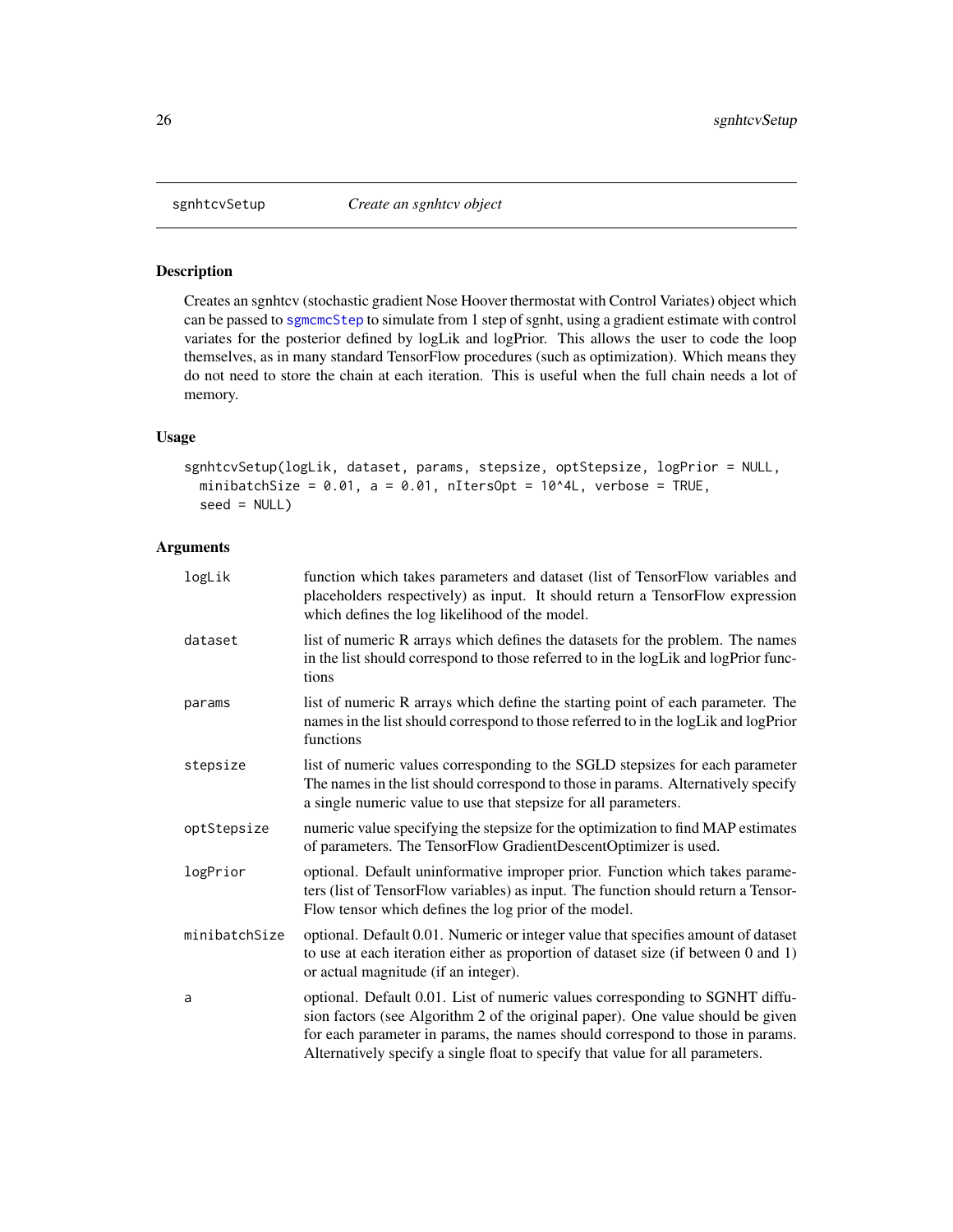<span id="page-26-0"></span>

| nItersOpt | optional. Default 10^4L. Integer specifying number of iterations of initial opti-<br>mization to perform.                             |
|-----------|---------------------------------------------------------------------------------------------------------------------------------------|
| verbose   | optional. Default TRUE. Boolean specifying whether to print algorithm progress                                                        |
| seed      | optional. Default NULL. Numeric seed for random number generation. The<br>default does not declare a seed for the TensorFlow session. |

#### Value

The function returns an 'sgnhtcv' object, a type of sgmcmc object. Which is used to pass the required information about the current model to the [sgmcmcStep](#page-20-1) function. The function [sgmcmcStep](#page-20-1) runs one step of sgnht with a gradient estimate that uses control variates. Attributes of the sgnhtcv object you'll probably find most useful are:

- **params** list of tf\$Variables with the same names as the params list passed to [sgnhtcvSetup](#page-25-1). This is the object passed to the logLik and logPrior functions you declared to calculate the log posterior gradient estimate.
- paramsOpt list of tf\$Variables with the same names as the params list passed to [sgnhtcvSetup](#page-25-1). These variables are used to initially find MAP estimates and then store these optimal parameter estimates.
- estLogPost a tensor relying on params and placeholders. This tensor estimates the log posterior given the current placeholders and params.
- logPostOptGrad list of tf\$Variables with same names as params, this stores the full log posterior gradient at each MAP estimate after the initial optimization step.

Other attributes of the object are as follows:

N dataset size.

data dataset as passed to [sgnhtcvSetup](#page-25-1).

- n minibatchSize as passed to [sgnhtcvSetup](#page-25-1).
- placeholders list of tf\$placeholder objects with the same names as dataset used to feed minibatches of data to [sgmcmcStep](#page-20-1). These are also the objects that gets fed to the dataset argument of the logLik and logPrior functions you declared.

stepsize list of stepsizes as passed to [sgnhtcvSetup](#page-25-1)

alpha list of alpha tuning parameters as passed to [sgnhtSetup](#page-27-1).

L integer trajectory parameter as passed to [sgnhtSetup](#page-27-1).

dynamics a list of TensorFlow steps that are evaluated by [sgmcmcStep](#page-20-1).

- estLogPostOpt a TensorFlow tensor relying on paramsOpt and placeholders which estimates the log posterior at the optimal parameters. Used in the initial optimization step.
- fullLogPostOpt a TensorFlow tensor used in the calculation of the full log posterior gradient at the MAP estimates.

optimizer a TensorFlow optimizer object used to find the initial MAP estimates.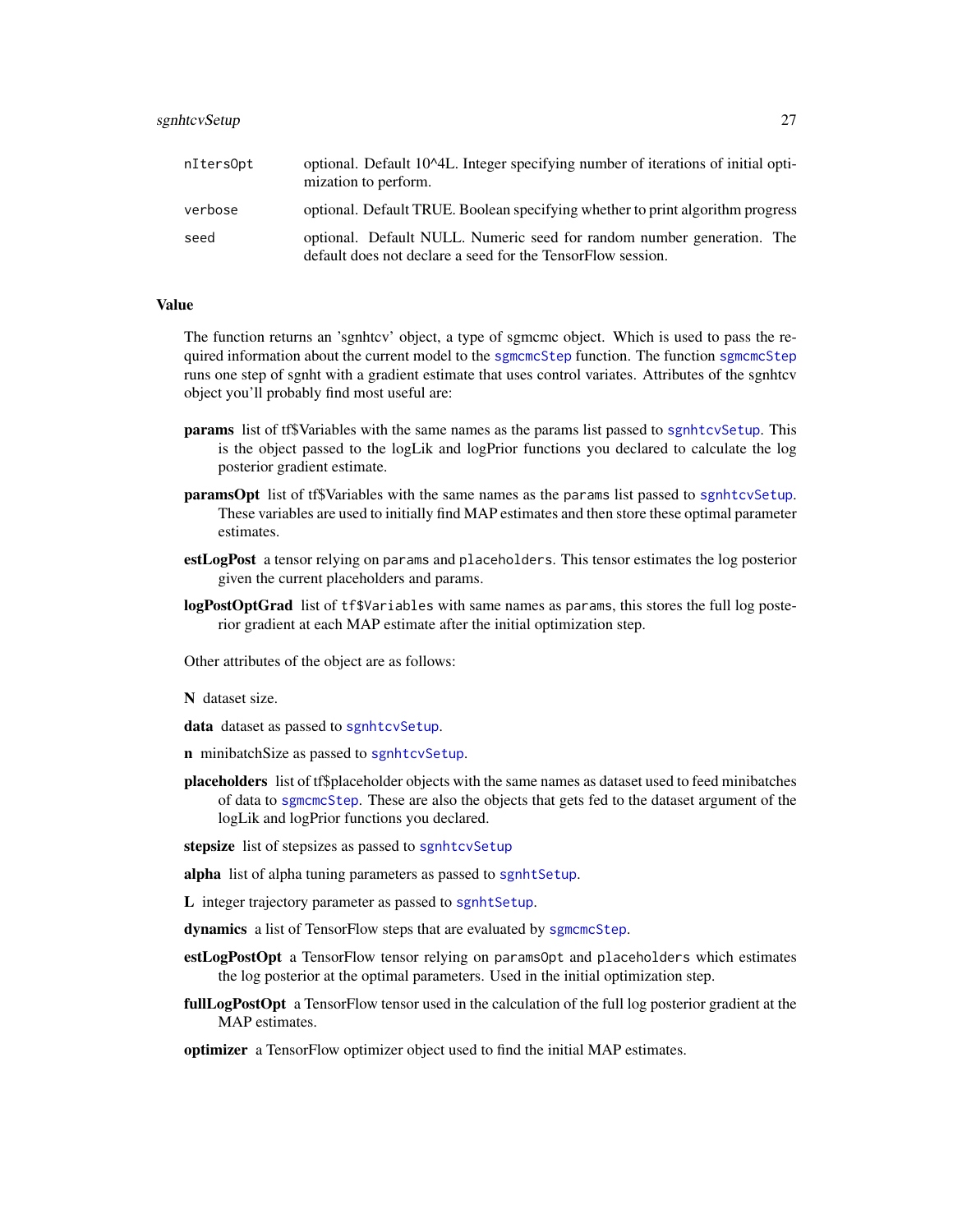# Examples

```
## Not run:
# Simulate from a Normal Distribution, unknown location and known scale with uninformative prior
# Run sgmcmc step by step and calculate estimate of location on the fly to reduce storage
dataset = list("x" = rnorm(1000))params = list("theta" = 0)logLik = function(params, dataset) {
    distn = tf$distributions$Normal(params$theta, 1)
    return(tf$reduce_sum(distn$log_prob(dataset$x)))
}
stepsize = list("theta" = 1e-4)
optStepsize = 1e-1
sgnhtcv = sgnhtcvSetup(logLik, dataset, params, stepsize, optStepsize)
nIters = 10^44L# Initialize location estimate
locEstimate = 0# Initialise TensorFlow session
sess = initSess(sgnhtcv)
for ( i in 1:nIters ) {
    sgmcmcStep(sgnhtcv, sess)
    locEstimate = locEstimate + 1 / nIters * getParams(sgnhtcv, sess)$theta
}
# For more examples see vignettes
## End(Not run)
```
<span id="page-27-1"></span>

sgnhtSetup *Create an sgnht object*

# Description

Creates an sgnht (stochastic gradient Nose Hoover Thermostat) object which can be passed to [sgmcmcStep](#page-20-1) to simulate from 1 step of SGNHT for the posterior defined by logLik and logPrior. This allows the user to code the loop themselves, as in many standard TensorFlow procedures (such as optimization). Which means they do not need to store the chain at each iteration. This is useful when the full chain needs a lot of memory.

# Usage

```
sgnhtSetup(logLik, dataset, params, stepsize, logPrior = NULL,
 minibatchSize = 0.01, a = 0.01, seed = NULL)
```
# Arguments

logLik function which takes parameters and dataset (list of TensorFlow variables and placeholders respectively) as input. It should return a TensorFlow expression which defines the log likelihood of the model.

<span id="page-27-0"></span>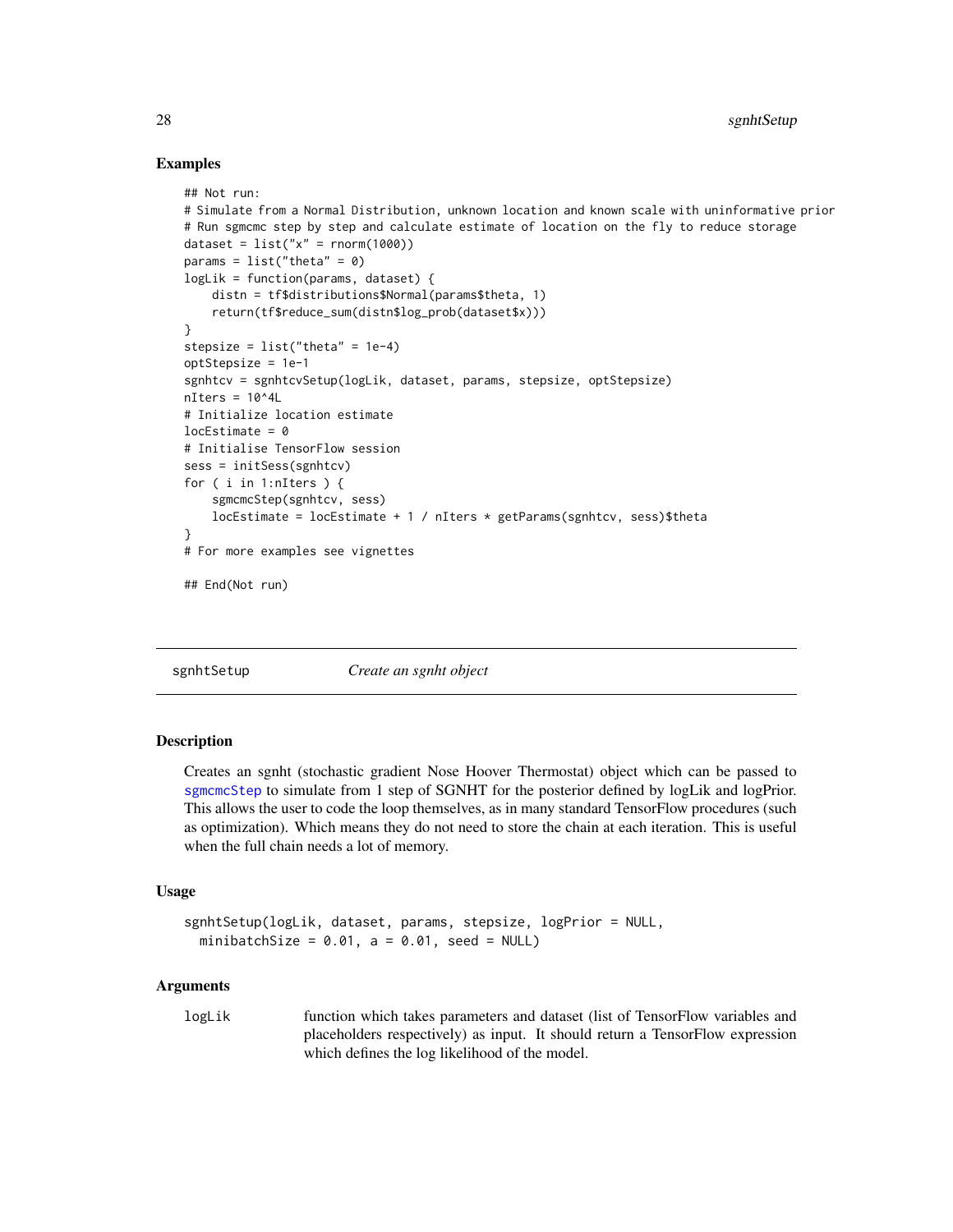# <span id="page-28-0"></span>sgnhtSetup 29

| dataset       | list of numeric R arrays which defines the datasets for the problem. The names<br>in the list should correspond to those referred to in the logLik and logPrior func-<br>tions                                                                                                                                                     |
|---------------|------------------------------------------------------------------------------------------------------------------------------------------------------------------------------------------------------------------------------------------------------------------------------------------------------------------------------------|
| params        | list of numeric R arrays which define the starting point of each parameter. The<br>names in the list should correspond to those referred to in the logLik and logPrior<br>functions                                                                                                                                                |
| stepsize      | list of numeric values corresponding to the SGLD stepsizes for each parameter<br>The names in the list should correspond to those in params. Alternatively specify<br>a single numeric value to use that stepsize for all parameters.                                                                                              |
| logPrior      | optional. Default uninformative improper prior. Function which takes parame-<br>ters (list of TensorFlow variables) as input. The function should return a Tensor-<br>Flow tensor which defines the log prior of the model.                                                                                                        |
| minibatchSize | optional. Default 0.01. Numeric or integer value that specifies amount of dataset<br>to use at each iteration either as proportion of dataset size (if between 0 and 1)<br>or actual magnitude (if an integer).                                                                                                                    |
| a             | optional. Default 0.01. List of numeric values corresponding to SGNHT diffu-<br>sion factors (see Algorithm 2 of the original paper). One value should be given<br>for each parameter in params, the names should correspond to those in params.<br>Alternatively specify a single float to specify that value for all parameters. |
| seed          | optional. Default NULL. Numeric seed for random number generation. The<br>default does not declare a seed for the TensorFlow session.                                                                                                                                                                                              |

#### Value

The function returns an 'sgnht' object, which is used to pass the required information about the current model to the [sgmcmcStep](#page-20-1) function. The function [sgmcmcStep](#page-20-1) runs one step of sgnht. The sgnht object has the following attributes:

params list of tf\$Variables with the same names as the params list passed to [sgnhtSetup](#page-27-1). This is the object passed to the logLik and logPrior functions you declared to calculate the log posterior gradient estimate.

estLogPost a tensor that estimates the log posterior given the current placeholders and params.

- N dataset size.
- data dataset as passed to [sgnhtSetup](#page-27-1).
- n minibatchSize as passed to [sgnhtSetup](#page-27-1).
- placeholders list of tf\$placeholder objects with the same names as dataset used to feed minibatches of data to [sgmcmcStep](#page-20-1). This object gets fed to the dataset argument of the logLik and logPrior functions you declared.
- stepsize list of stepsizes as passed to [sgnhtSetup](#page-27-1).
- a list of a tuning parameters as passed to [sgnhtSetup](#page-27-1).
- dynamics a list of TensorFlow steps that are evaluated by [sgmcmcStep](#page-20-1).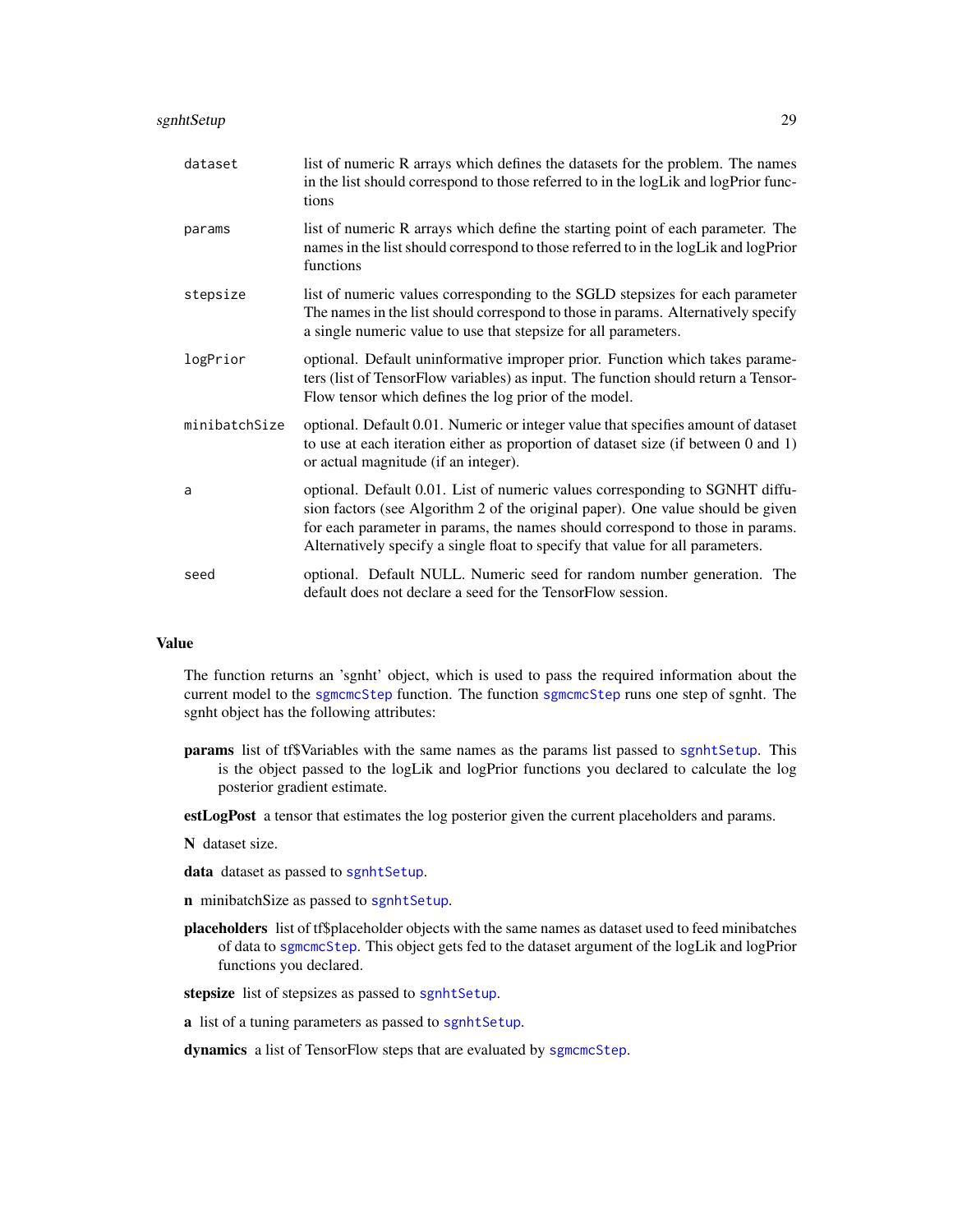```
## Not run:
# Simulate from a Normal Distribution, unknown location and known scale with uninformative prior
# Run sgmcmc step by step and calculate estimate of location on the fly to reduce storage
dataset = list("x" = rnorm(1000))params = list("theta" = 0)logLik = function(params, dataset) {
   distn = tf$distributions$Normal(params$theta, 1)
   return(tf$reduce_sum(distn$log_prob(dataset$x)))
}
stepsize = list("theta" = 1e-4)
sgnht = sgnhtSetup(logLik, dataset, params, stepsize)
nIters = 10^44L# Initialize location estimate
locEstimate = 0# Initialise TensorFlow session
sess = initSess(sgnht)
for ( i in 1:nIters ) {
    sgmcmcStep(sgnht, sess)
   locEstimate = locEstimate + 1 / nIters * getParams(sgnht, sess)$theta
}
# For more examples see vignettes
## End(Not run)
```